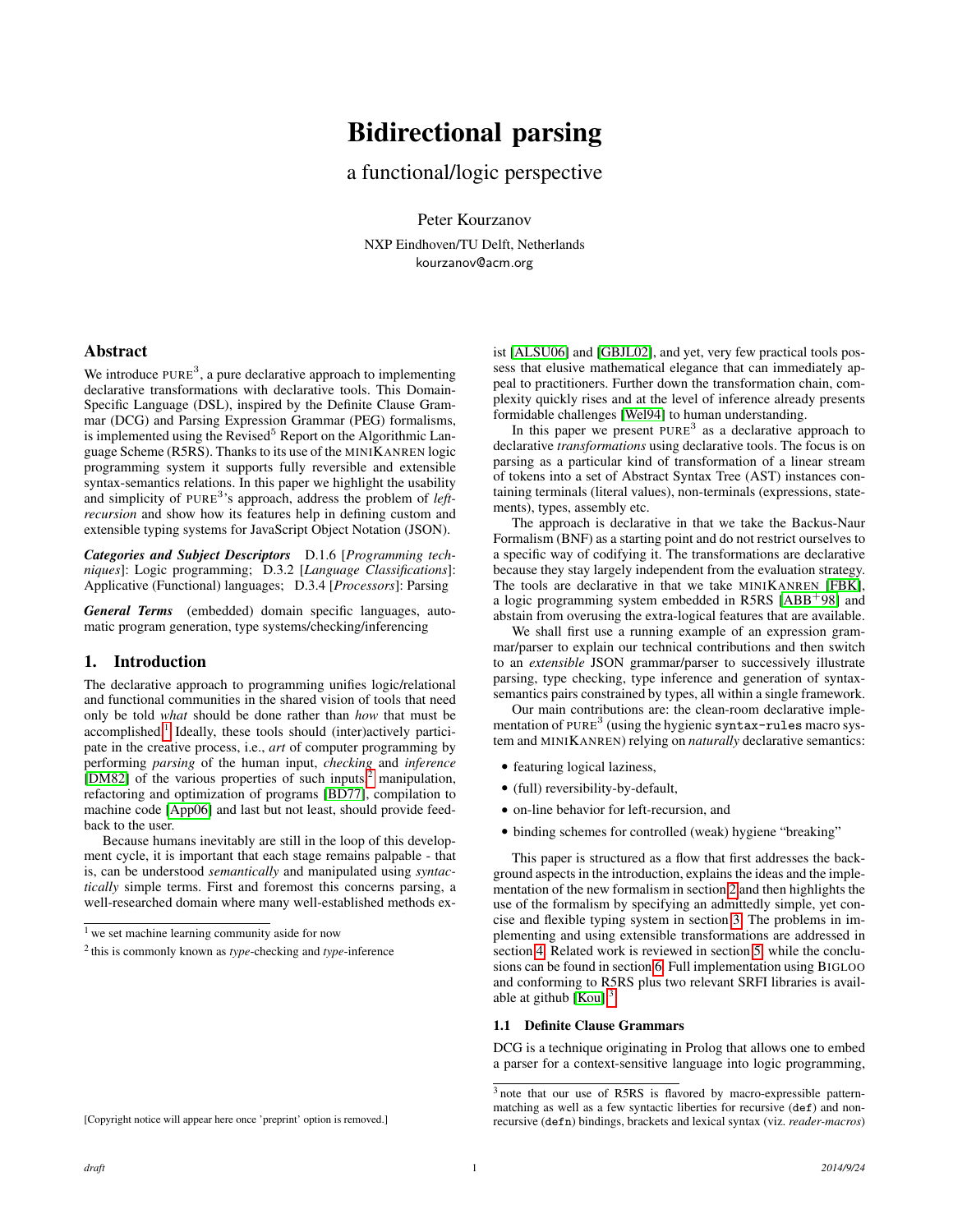via Horn clauses. Logic programming languages such as Prolog and MINIKANREN also support relational programming. Instead of *functions* and *procedures* there are *predicates* that specify relations between terms. Rather than enforcing a particular way of evaluation, these languages specify a *resolution* (i.e., a search) procedure that can be applied and controlled in many ways. We explain the way how this is done in MINIKANREN in section [2.1.](#page-2-0) These features imply that a carefully designed grammar/parser can be run forwards (i.e., generating semantics from syntax), backwards (i.e., generating syntax from semantics) and sideways (e.g., constrained generation of syntax-semantics pairs).

A particularly nice feature of DCGs is its declarative nature and yet *executable* semantics [\[PW80\]](#page-9-3). This can be seen in the BNF specification as well as in the following Prolog code for a trivial context-free grammar/recognizer with precedence below.

```
<factor> ::= <literal> | <factor> '^' <literal>
<term> ::= <factor> | <term> '*' <factor>
                    | <term> '/' <factor>
<expr> ::= <term> | <expr> '+' <term>
                  | <expr> '-' <term>
```
Assuming a suitable definition of the literal predicate, the BNF can be automatically converted to the corresponding Prolog DCG rules, or, as shall be shown in section [2.2,](#page-2-1) to R5RS and MINIKANREN using the syntax-rules. Both kinds of encodings are "almost" directly executable, modulo *left-recursion* - a problem that plagues many recursive descent systems, and which we address by a novel technique of *logical laziness* in section [2.4.](#page-4-0)

```
%% An ideal Prolog DCG for a trivial expression grammar
factor --> factor, [^], literal.
factor --> literal.
term --> term, [*], factor.
term --> term, [/], factor.
term --> factor.
expr --> expr, [+], term.
expr --> expr, [-], term.
expr --> term.
```
As shall be become apparent shortly, the DCGs are more powerful than just Chomsky Type-2 systems (context-free grammars, or non-deterministic push-down automata) and in fact can express attribute grammars by allowing the predicates to take arguments that are used to compute variables bottom-up (i.e., a feature identical to synthesized attributes) or to generate and pass around non-instantiated variables (i.e., a feature identical to inherited attributes). This opens the door to concise [\[FBK05\]](#page-8-7), declarative specification of *typing* systems, relational interpreters [\[Byr10\]](#page-8-8) as well as a way towards a *practical* DSL for bidirectional transformations.

#### <span id="page-1-1"></span>1.2 Parsing Expression Grammars

This grammar formalism [\[For04\]](#page-9-4) dispenses with complexities of LL/LR grammars, takes a step back to recursive descent, and then extends it with a few combinators inspired by Type-3, *regular* languages. In addition, the PEG formalism introduces syntactic *and*and *not*-predicates as well as *prioritized* choice (used for grammar *disambiguation*). This is an improvement over plain recursive descent because explicit recursion is often avoided (by turning it into *primitive* recursion via the Kleene-∗ and + operators).

One nice aspect of PEGs is better surface syntax for common patterns of programming parsers and transformations. For example, the expr predicate from the section above can be concisely specified as the following recognizer.

```
(\text{pcg expr } ([] \Leftrightarrow [\text{term}] [([?+/'] -] : [\text{term}]) ^*]))
```
Looking ahead, we might define a recognizer for a contextsensitive language (using our pcg rules introduced in the next section) with PEG combinators and syntactic predicates as follows:

```
;; A context-sensitive grammar with PEG combinators
(\text{defn } a^n b^n a^n \text{ (pcg } \Leftrightarrow S)(S ([] \Leftrightarrow when([A] 'a) ('a +) [B] unless(['a / 'b])))
  (A ([] \Leftrightarrow 'a ([A] ?) 'b))(B ([] ⇔ 'b ([B] ?) 'a))
  ))
```
It is apparent that PEGs and DCGs share many of the same benefits and shortcomings. Syntactic predicates as well as the prioritized/ordered choice of PEG are naturally expressible as *committed* choice in logic programming. Left-recursion, however, is still troublesome and has to be either *avoided*, *eliminated* or solved by *adhoc* methods such as *cancellation tokens*, *curtailment* or *memoing* (see section [5\)](#page-7-0).

## <span id="page-1-0"></span>2. Parsing Clause Grammars

In this chapter we introduce our implementation of DCGs which we dub the Parsing Clause Grammar (PCG) as a tribute to the other source of inspiration, the PEG. First, we introduce MINIKANREN and provide a way to specify first-order *predicates* concisely using only the syntax-rules of R5RS. Then we show a few examples of the usefulness of *higher-order* predicates. Controlled access to hygiene (i.e., weak hygiene "breaking") is then used to let syntax-rules implement an equational theory for name bindings across disparate code fragments. Finally, we highlight PCG's support for left-recursion in a pure, on-line fashion.

We make use of the macro-expressible pattern-matching (introduced in [\[KS13\]](#page-9-5)) in BIGLOO - a practical implementation of R5RS [\[SW95\]](#page-9-6). The Scheme reader is extended with reader macros via set-sharp-read-syntax! (see the Chicken Scheme wiki: Unit library [\[Sch\]](#page-9-7)) and provides a handler for #h form (see section [4](#page-6-0) for a few examples) in order to obtain a stream of lexical tokens unconstrained by the conventional Scheme syntax.

```
;; A recognizer, each clause a separate predicate
(pcg Factor
    \widetilde{L}([x] \Leftrightarrow [Factor] \hat{\ } [literal])
    ([] \Leftrightarrow [literal]))(pcg Term
    \widetilde{\mathrm{I}}\left( \begin{smallmatrix} 1 \end{smallmatrix} \right) \Leftrightarrow \mathrm{[Term]} * \mathrm{[Factor]})([] \Leftrightarrow [Term] / [Factor])([] \Leftrightarrow [Factor])(pcg Expr
    ([] \Leftrightarrow [Expr] + [Term])([] \Leftrightarrow [Expr] - [Term])([] \Leftrightarrow [Term])The translation of the expression grammar from the previous
```
section is straightforward with the pcg macro and is given above. It defines several clause groups and binds a given name to the predicate/function implementing a disjunction for each group. Please see the code in section [2.4](#page-4-0) for an illustration of MINIKANREN code that is automatically generated for the Expr part of this recognizer.

- we assume that the Scheme read procedure has performed lexical analysis on the input, that is, we deal only with syntactic and semantic analysis of tokens produced by the reader
- BNF *terminals* are assumed to be interned Scheme atoms such as literals (#true and #false), numbers, "strings" and 'symbols, which might include characters such as  $([,](.)$ when wrapped in |vertical bars|. Terminals are *auto-quoted*.
- BNF *non-terminals* are translated to MINIKANREN predicates (which are just regular, pure Scheme functions), where the first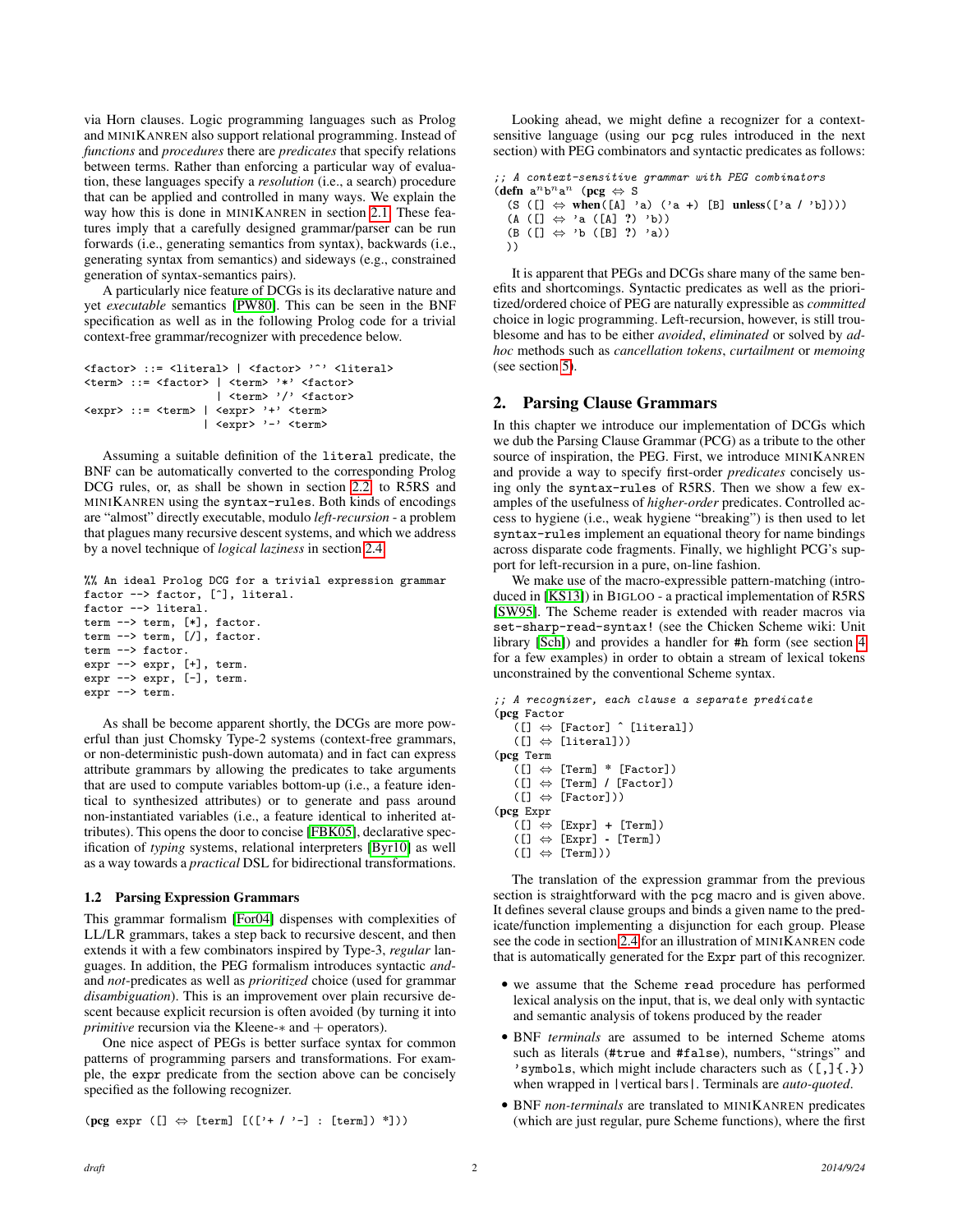two arguments represent PCG monadic state, the *differencelist*. Note that unlike original DCGs we *prepend* the pair of Lin/Lout variables comprising the diff-list at the beginning of the argument list because our predicates are possibly *variadic*

## <span id="page-2-0"></span>2.1 Declarative logic programming with MINIKANREN

In this section we briefly introduce the way in which we use MINIKANREN's primitives [\[FBK05\]](#page-8-7) such as *success* and *failure* (#s and #u), binding of logic variables (fresh), unification ( $\equiv$ ), disjunctions (fair choice conde, *soft-cutting* conda, committed choice condu), conjunctions (all), impure predicates (project for reifying variables) and finally run/run\* that provide the interface between Scheme and the non-determinism monad that lies at the heart of MINIKANREN.

;; the swiss army knife of logic programming  $(\text{def } append^0 \text{ (predicate }$  $([- ( ) b b])$  $([- '(, x , a1) b ' (, x , c1)] : [append<sup>0</sup> al b c1])$ ))

Predicates are introduced by either predicate or pcg macros (these share many design aspects), and may have many clauses inside. Each clause contains a *head* followed by an optional *body*. We borrow the syntax from Prolog, separate the head from the body by a (:-) form and introduce an *implicit* disjunction between all clauses. By convention shared with syntax-rules, predicate clause heads may begin with any *tag* identifying the clause or with just a wildcard [\_] while pcg clause heads (e.g., for recognizers) may be empty [], in which case they don't unify any passed arguments. If the pcg head is not empty but contains only the [\_] tag then the (thus variadic) predicate will unify exactly one argument with each consumed token in the input, point-wise.

```
;; e is somewhere in t ;; using explicit disjunction
(def member<sup>0</sup> (predicate (def member<sup>0</sup> (predicate ([-e'(1)]: \#u) ([-e'(0)] : \#u)
                                          ([_ e '()] :- #u)<br>([_ e '(,h . ,t)] :-
 ([_e '(,e . ,t)])<br>([_e '(,h . ,t)] :-
                                            ([\equiv e \hbox{h}] / [\text{member}^{0} \hbox{e t}]))
   [member<sup>0</sup> e t])) ))
```
By design shared with MINIKANREN, juxtaposition of goals (in the body) and clause attributes (in the head) corresponds to the conjunction. As is observed from 2 versions of the member<sup> $\epsilon$ </sup> predicate above, *explicit* PEG-style disjunction in clause bodies is often essential,<sup>[4](#page-2-2)</sup> avoiding duplication of clause bodies and heads.

In contrast to MINIKANREN, PURE<sup>3</sup> advocates Prolog-style *automatic* inference of bindings. Unlike Prolog, however, in all predicate examples, variable names are extracted from clause heads and then are equated with the corresponding bindings from clause bodies using the Term-Rewriting System (TRS) equational theory that is explained in section [2.3.](#page-3-0)

Because of this, no binding can be used in a clause body without it being mentioned first in the clause head, which enforces fully reversible predicates which are "correct-by-construction". For some predicates, there may be *fresh* bindings introduced in the head but not used in the body (e.g.,  ${\tt fresh}^0$  in section [2.4\)](#page-4-0) or there may be bindings (see locals: spec) that are not explicitly named in the head but used in the body to build some synthesized attribute that is mentioned in the head (e.g., the  $\text{prefix}^0$  in section [2.4\)](#page-4-0)

#### <span id="page-2-1"></span>2.2 Macro-expressibility of PCG rules

The pcg macro builds upon the structure introduced in the previous section and provides (1) *natural* representation of the syntax for terms of the expression grammar - to the right of ⇔, (2) *natural* representation of semantics, i.e., an AST - to the left of  $\Leftrightarrow$ , (3) direct-style operator *associativity* and *precedence* and (4) inverse for free (note that we separate the clause head from the clause body by ⇔ to indicate full reversibility). Our final version of a reversible syntax-semantics relation for expressions is given in figure [1.](#page-2-3)

#### (pcg

```
(Factor
 ([- ' ( ^ , x , y )] \Leftrightarrow [Factor x] \hat{ } [literal y])
 ([-x] \Leftrightarrow [literal x]))(Term
 ([- '(* , x , y)] \Leftrightarrow [Term x] * [Factor y])([- '(', x', y')] \Leftrightarrow [Term x] / [Factor y])([-x] \Leftrightarrow [Factor x]))(Expr
 ([ (f_+ (t_+, x_-, y)] \Leftrightarrow [Expr x] + [Term y])([- ((-, x, y)] \Leftrightarrow [Expr x] - [Term y])([-x] \Leftrightarrow [Term x])))
```
<span id="page-2-3"></span>

The design of PCG (see figure [2\)](#page-2-4) is centered around a set of syntax-rules macros: seq for processing clause bodies, process-args for clause heads, predicate and pcg that glue everything together.<sup>[5](#page-2-5)</sup>



<span id="page-2-4"></span>Figure 2. PURE<sup>3</sup> DSL architecture

The seq macro (see figure [5\)](#page-9-8) implements the *threading* of a difference-list, per-clause sub-goal sequencing, introduction of a new logical temporary for each step and dispatching on the *shape* of forms encountered as sub-goals (non-terminals, quasidata, atoms, escapes,  $\epsilon$ , PEG combinators). By the very nature of hygienic syntax-rules, both components of the difference list (i.e., monadic state bindings) as well as all logical temporaries can not leak to user code, making the PCG formalism safe. This macro also performs a few optimizations such as skipping the introduction of a new logical temporary at the end of the sub-goal list.

Since each temporary is introduced by a different invocation of the seq macro, and yet 2 bindings get referred to by the generated code at each step (see section [2.4](#page-4-0) for an example), an ex-pander<sup>[6](#page-2-6)</sup> compatible with the Scheme Request for Implementation (SRFI)#46: "Basic Syntax-rules Extensions" [\[Cam05\]](#page-8-9) shall automatically rename it, while gratuitous bindings thus introduced shall be removed by the BIGLOO compiler's constant  $\beta$ -reduction pass, as they are immediately shadowed by the fresh binder. The syntax-rules therefore give us gratis, *pure*, declarative gensym!

Both predicate and pcg flavors of our syntax-rules macros support *named* (see the pcg expr from section [1.2\)](#page-1-1) as well as

<span id="page-2-2"></span><sup>4</sup> note that our disjunction is pure (conde) by default. Soft-cut resp. committed/ordered choice are introduced explicitly by \*-> resp. -> combinators

<span id="page-2-6"></span><span id="page-2-5"></span><sup>5</sup> due to space limits we can only refer to snippets of these in the appendix <sup>6</sup> we use the ALEXPANDER library ported to, and integrated with BIGLOO as it still lacks a native and compatible syntax-rules expander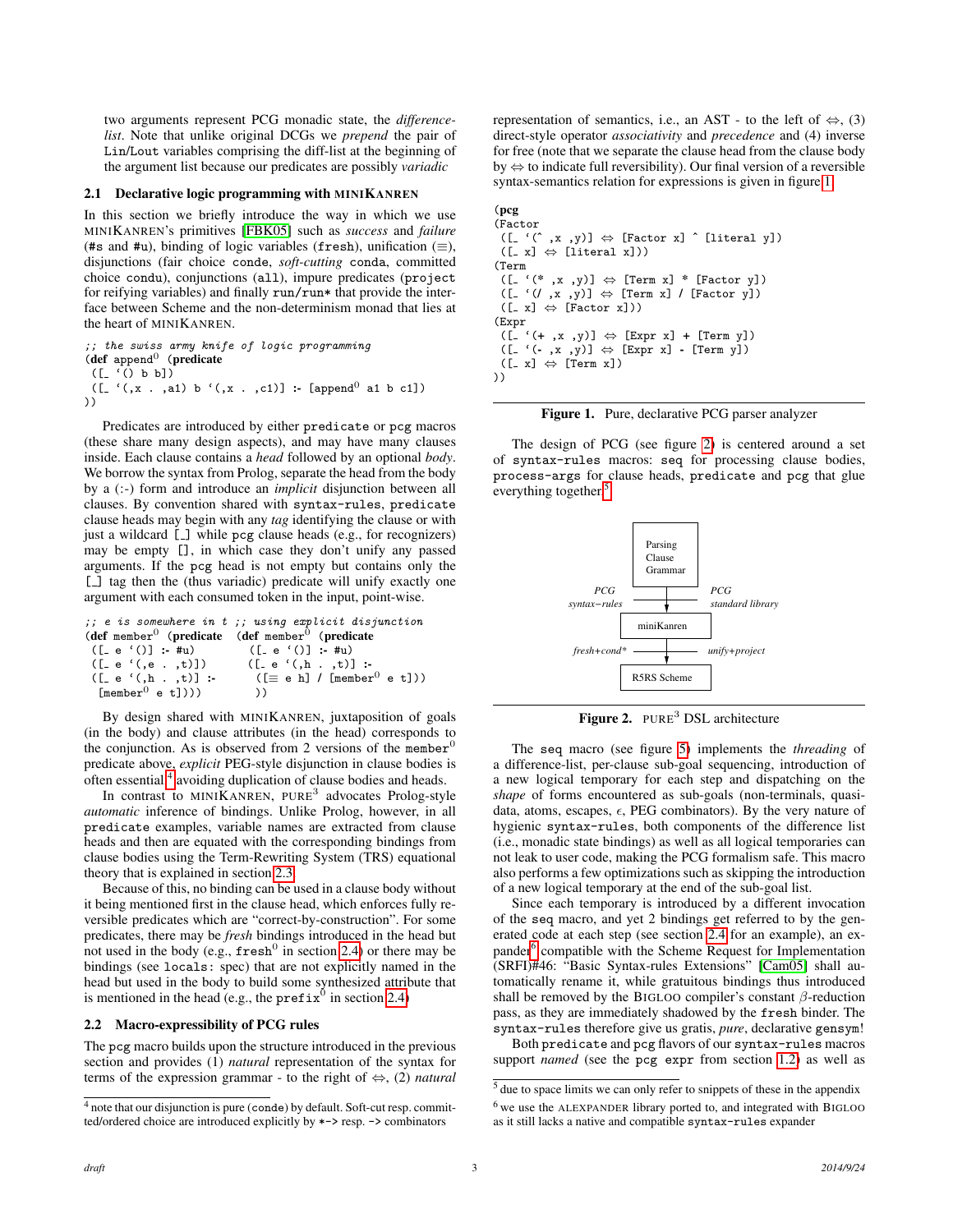*anonymous* (see e.g., section [2.1\)](#page-2-0) predicate abstractions. In addition, pcg macros allow specification of a group of possibly mutually recursive predicates where each is named and visible from the top-level (see figure [1\)](#page-2-3), as well as a group where a distinguished predicate is selected as a *start* predicate (see the  $a^n b^n a^n$  recognizer from section [1.2\)](#page-1-1) with the rest hidden from the top-level.

## <span id="page-3-4"></span>2.2.1 Higher-order rules

Since MINIKANREN predicates are represented by normal Scheme functions, all the benefits of working in a Functional Programming (FP) language are retained. The ne-list predicate shown below supports repeated matching of the user-supplied elem predicate, with the literal represented by the value of the comma argument matched as a list separator.<sup>[7](#page-3-1)</sup>

```
;; ... Passing functions into predicates ...
;; Monomorphic lists (for JSON), used in section 3.1
(defn [ne-list comma elem] (pcg ⇔ s
 (s ([_'(,v)] \Leftrightarrow [elem v])
    \Leftrightarrow [(zv, . y,)' .])
       [elem v] [idem comma] [s vs])
)))
```
The recursion works out of the box for predicates such as ne-list, which employ right-recursion. However, some grammars such as the one from the notorious expression parser of figure [1,](#page-2-3) need to use left-recursion if the associativity of operators and the naturality of the parser representation is to be maintained. We shall present a "logical" solution for this problem in section [2.4.](#page-4-0)

```
;; ... Returning functions from predicates ...
;; Left-recursion avoidance (higher-order patching)
(pcg Factor
 ([ \ _{\pi} (\lambda (z) (y (if [null? z] x '[^{^{\prime}} , z , x))))])⇔ [literal x] ˆ [Factor y])
 ([-\pi(\lambda (z) (if [null? z] x '[^s, z, x]))]⇔ [literal x])
\lambda
```
An example of a "functional" solution would be left-recursion avoidance by returning functions from higher-order predicates [\[For02\]](#page-8-10). A pcg representation of the Factor fragment of the expression grammar illustrating this technique is shown above. Note the similarity of this to the emulation of fold-left by fold-right (see e.g., [\[Hut99\]](#page-9-9)) and the technique introduced in [\[DG05\]](#page-8-11). The use of the impure project  $(\pi)$  form,<sup>[8](#page-3-2)</sup> which requires that variables are *grounded* (i.e., instantiated), precludes the use of this predicate in reverse.

### <span id="page-3-0"></span>2.3 Breaking hygiene (look ma, no gensym)

In section [2.1](#page-2-0) we explained why PURE<sup>3</sup> uses inference of logic variable bindings in order to promote (full) reversibility and to avoid code clutter by explicit fresh introductions (see section [2.4](#page-4-0) for a convincing case). In this section we show *how* inference can be implemented in our process-args macro by "breaking" the weak hygiene of syntax-rules.

It is well known that the promise of syntax-rules never to cause the capturing of bindings (hygiene) can be subverted [\[Kis02\]](#page-9-10). The extract and extract\* macros implementing the so-called Petrofsky's extraction are typically used to capture the bindings regardless of their *color* (scope information) and pass them further to the other macros. The feature of syntax-rules that makes this possible is the semantics of macro literals  $[ABB<sup>+</sup>98]$  $[ABB<sup>+</sup>98]$ .

A first step towards an equational theory of name binding across disparate code fragments using a TRS consists of extracting the *free* variables from a tree of terms (w syntax-rules macro). We assume the *weak* hygiene where all bindings are intended to be local and are not redefined outside of the terms being processed. This is exactly the same assumption that extract macro makes (see [\[Kis02\]](#page-9-10) for further details).

```
;; Ignoring (some) Scheme primitives
(def-syntax (scheme-bindings (k a b [s ...] . d))
   (k a b [s ... if cond begin null? list first second
                 pair? car cdr + - * / ^ = \equiv : ...] . d))
```
Of course, all binders must be known to this macro (and names thus introduced must be skipped in appropriate scopes), in addition to all of the *eigen* primitives that must not be considered free in given terms. This is accomplished using the macro given above, which employs the macro-level Continuation Passing Style (CPS) [\[HF00\]](#page-9-11) to bootstrap the w macro by including common Scheme primitives in a list of bindings already processed.

## <span id="page-3-5"></span>2.3.1 Handling attributes

In the process of generating fresh and projected predicate arguments for the inferred attribute bindings we need to make sure that the bindings given to the binder correspond to the bindings captured from the body. If there are no bindings then we default to some construct like begin or all. For project, we verify that all attributes are grounded and vacuously succeed otherwise.

```
;; Introducing the fresh and project binders
(def-syntax make-scopes (syntax-rules (project)
 ([- - - ] #s) ;; nothing to do - just succeed
 ([- _ | () _ default . <b>body</b>] (default . <b>body</b>)).([ project (var ...) _ . body]
     (project (var ...)
       (or (and (ground? var) ... . body) #s)
  ))
 ([ binder vars . body]
   (let-syntax-rule ([K args terms]
     (binder args . terms))
      (extract* vars body (K [] body))
  ))
 ))
```
Now we're ready to complete the third step: attacking the process-args macro, which makes sure that the resolution of the synthesized attributes in the clause head, the clause body, logical actions, and finally - evaluation of projected code - are all scheduled appropriately. Correct sequencing is essential for reversibility - when run in reverse the synthesized attributes actually provide the inputs, and hence must resolve first. When running forwards, resolving them first does no harm, since clause heads can only indirectly employ constructs made available through the process-args implementation - unification using quasi-data and conjunction using all (disjunctions and recursion are *not* available inside clause heads). Projections  $(\pi)$  can only run in forward mode and always after resolving the clause body.

Reversible logical actions (not explained in this paper in detail, but see section [3.2](#page-6-1) for a use-case) have to run after clause body terms when running forwards but before when run in reverse. Nonreversible actions, as implemented by escapes in the seq macro, are left to be explicitly scheduled by the user in clause bodies.

We ignore (inherited) attributes that are explicitly bound from outside when looking for free bindings, but do include them into the list of attributes to generate using the make-scopes macro. Each attribute in the clause head gets unified with the respective argument of the clause function,<sup>[9](#page-3-3)</sup> while the final *void* attribute tail gets syntax-bound (i.e., renamed) to '() as is customary in Scheme variadic functions.

<span id="page-3-1"></span> $\frac{7}{1}$  via explicit lifting using the idem predicate, defined in the appendix

<span id="page-3-2"></span><sup>&</sup>lt;sup>8</sup> the straightforward implementation of  $\pi$  is elided in this paper

<span id="page-3-3"></span><sup>&</sup>lt;sup>9</sup> using a technique similar to the seq macro described above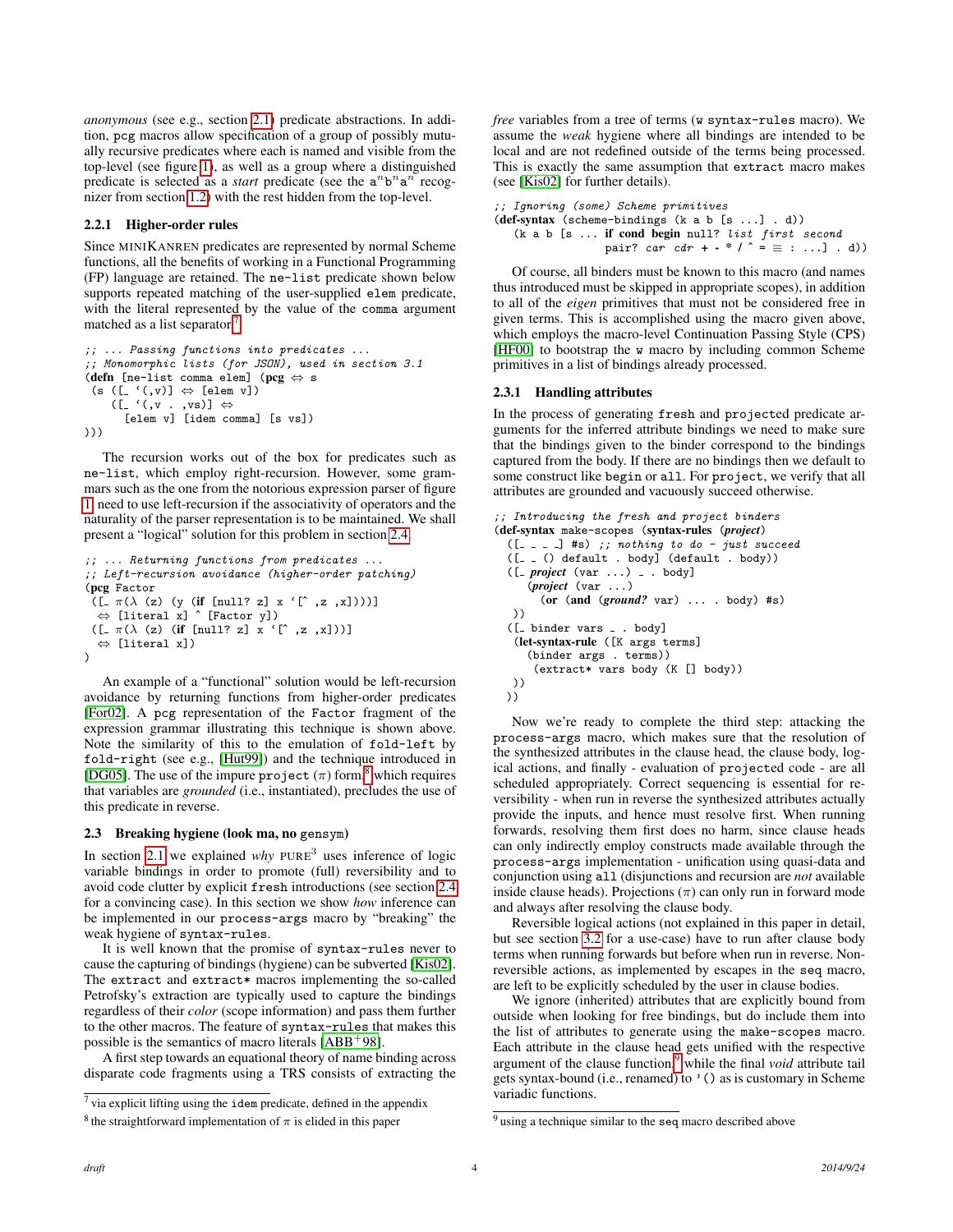Now we can bring together the full reversibility-by-default and attribute bindings inference (as implemented by the seq and process-args macros), and actually complete our TRS for the predicate clause forms as it is implemented by the pcg/predicate macro. Each clause is translated to a separate R5RS function which implements all aforementioned aspects of the corresponding predicate logic. Despite the seeming restriction that each clause is visible from the top-level, Scheme's define form actually is macroexpressible by the letrec binder when it precedes all other forms in a block. This is useful for implementing the pcg variants that hide internal predicates and expose a single starting predicate func-tion to the top-level.<sup>[10](#page-4-1)</sup>

*Synthesized attributes* Similar to the *S-attributed* grammars, where inherited attributes are not allowed,  $PURE<sup>3</sup>$  also is tuned for seamless expression of grammars with only synthesized attributes. In fact, all examples introduced so far used no local: attribute specifications, inferring the attributes in clause bodies from clause heads. Together with the ban on project  $(\pi)$ , this enforces the fully reversible behavior in a "correct-by-construction" way.

*Inherited attributes* Having no possibility of generating and passing non-instantiated logic variables severely restricts the expressiveness of the formalism. There are examples of when such a strategy for implementing semantics is essential, e.g., predicates from section [3.2.](#page-6-1) Here we illustrate PURE<sup>3</sup>'s implementation of inherited attributes using a particular way of solving left-recursion by left-factoring that is commonly used in e.g., Prolog community.

```
;; Left-recursion elimination by left-factoring
(defn exprs (pcg ⇔ expr
(factor locals: (x)
 ([- y] \Leftrightarrow [literal x] [factor' x y]))
(factor' locals: (y)
 ([- x z] \Leftrightarrow ^ [literal y] [factor' '(^, x, y) z])
 ([x x] \Leftrightarrow \epsilon))(term locals: (x)
 ([- y] \Leftrightarrow [factor x] [term' x y])(term' locals: (y)
 ([ x z] ⇔ * [factor y] [term' '(* ,x ,y) z])
 ([_ x z] \Leftrightarrow / [factor y] [term' '(/ ,x ,y) z])
 ([x x] \Leftrightarrow \epsilon))(expr locals: (x)
 ([y] \Leftrightarrow [term x] [expr' x y]))
(expr' locals: (y)
 ([x z] \Leftrightarrow + [term y] [expr' ' (+ , x , y) z])([x z] \Leftrightarrow [term y] [expr' '(-,x, y) z])
 ([ x x ] \Leftrightarrow \epsilon))
))
```
Left-factoring is usually understood as the process of introducing additional predicates for matching common prefix terms of a number of clauses and then factoring them out from the original predicates. Although most often used for optimization, this technique proves helpful in converting left-recursion into rightrecursion. One has to be careful, however, not to change the associativity of the operators when applying left-factoring.

Let us implement left-recursion elimination using PCG. Here, the parent predicate (e.g., expr') binds a fresh variable for the inherited attribute using the locals: spec and then passes it to the child predicate (e.g., term) which resolves the attribute and communicates it to its sibling. The recursive call then unifies the semantics with a newly formed AST node upon completion. Note that this bears strong resemblance to the *L-attributed* grammars.

Although PURE<sup>3</sup> definitely supports it, this approach does not possess naturally declarative semantics, since the semantic actions are now interwoven with the syntax. Also, similarly to leftrecursion avoidance in section [2.2.1,](#page-3-4) the attribute resolution is delayed until the end of the input, which prohibits on-line, incremental parsing. Section [2.4](#page-4-0) presents a better approach to left-recursion.

### 2.3.2 Handling binding in combinators

Consider the semantics of Scheme's (-) function: it is leftassociative and accepts non-zero number of arguments. One might define both the syntax and semantics of (-) using the PEG's ∗ combinator as follows, assuming the variadic handling of the operator in the AST:

```
;; Minus in Scheme has arity >= 1
(\text{pcg} \rightarrow ([\text{-} '(-t t t t, ts)] \Leftrightarrow [\text{term } t] [('- : [\text{term } ts])^*]))
```
Note that this avoids explicit recursion. However, now the ∗ combinator has to collect all elements of the input matching the term ts predicate invocation into a *list*, while each invocation of the term predicate still unifies with a single term only. This implies that representing each attribute as it is being synthesized with a single logical variable is not sufficient. In fact, we need 4 logical variables for each attribute: one for returning the final result, one when matching on each term, one for the accumulator and another one for the intermediate results as needed for *looping* in the seq rule that implements the Kleene-∗ operator.

#### <span id="page-4-0"></span>2.4 Pure, on-line left-recursion

Now we're well-equipped to attack left-recursion in PCG rules by applying the technique of logical laziness. This problem arises due to the infinite regress when a predicate recurses while not having consumed anything from the input. Still, direct-style associativity prevents us from applying left-recursion elimination or avoidance while the need to support left-recursion in a pure, on-line and fully reversible fashion precludes usage of impure techniques such as curtailment or memoing. Looks like we're stuck.

```
;; Diverging R5RS code generated for Expr (+) clause:
(define head_422 (\lambda (Lin Lout . vars)
   (fresh (y x) (\equiv vars (cons (list '+ x y) '()))
      (fresh (_temp_505 temp)
          (Expr Lin temp x)
          (\equiv temp (cons '+ _temp_505))
          (Term _temp_505 Lout y)
       ))))
   \ldots head 424 and head 426 elided \ldots(def Expr (\lambda \text{ vs } (\text{conde } ((\text{apply } ([\text{extend}] \text{ 'Expr}) \text{ vs })))((apply \text{ head.422 vs})); ([-(+, x), y)] \Leftrightarrow ...)((apply head 424 vs)) ;; ([ '(-,x,y)] \Leftrightarrow ...)
 ((apply \text{head}_426 \text{ vs.}) ;; ([ x \rightarrow \cdots)
)))
```
Looking at the diverging generated code for the Expr grammar fragment from figure [1](#page-2-3) (see above) we immediately observe the problem: the base case of this non-well-founded recursion ( head 426) is never reached. Fortunately, the problem has a surprisingly simple solution which we dub "logical laziness". It comprises several steps all of which are automated using the pcg and the seq - both pure and declarative syntax-rules macros.

- 1. identifying (mutually) recursive clauses (section [2.2\)](#page-2-1)
- 2. marking of such clauses using the *lift* form (can also be explicitly marked by the user if needed, as e.g., in section [4.3\)](#page-7-1)
- 3. *untying* the recursive knot and insertion of replacement calls to append<sup>0</sup> (section [2.1\)](#page-2-0) with dummies (variable d below)
- 4. delaying of the resolution and subsequent *dropping* of recursive calls at the very end (or very beginning) of a clause body
- 5. *tying* the knot by unifying the difference list with [d '()]

<span id="page-4-1"></span> $10$  we refer to our github for further details about select and pcg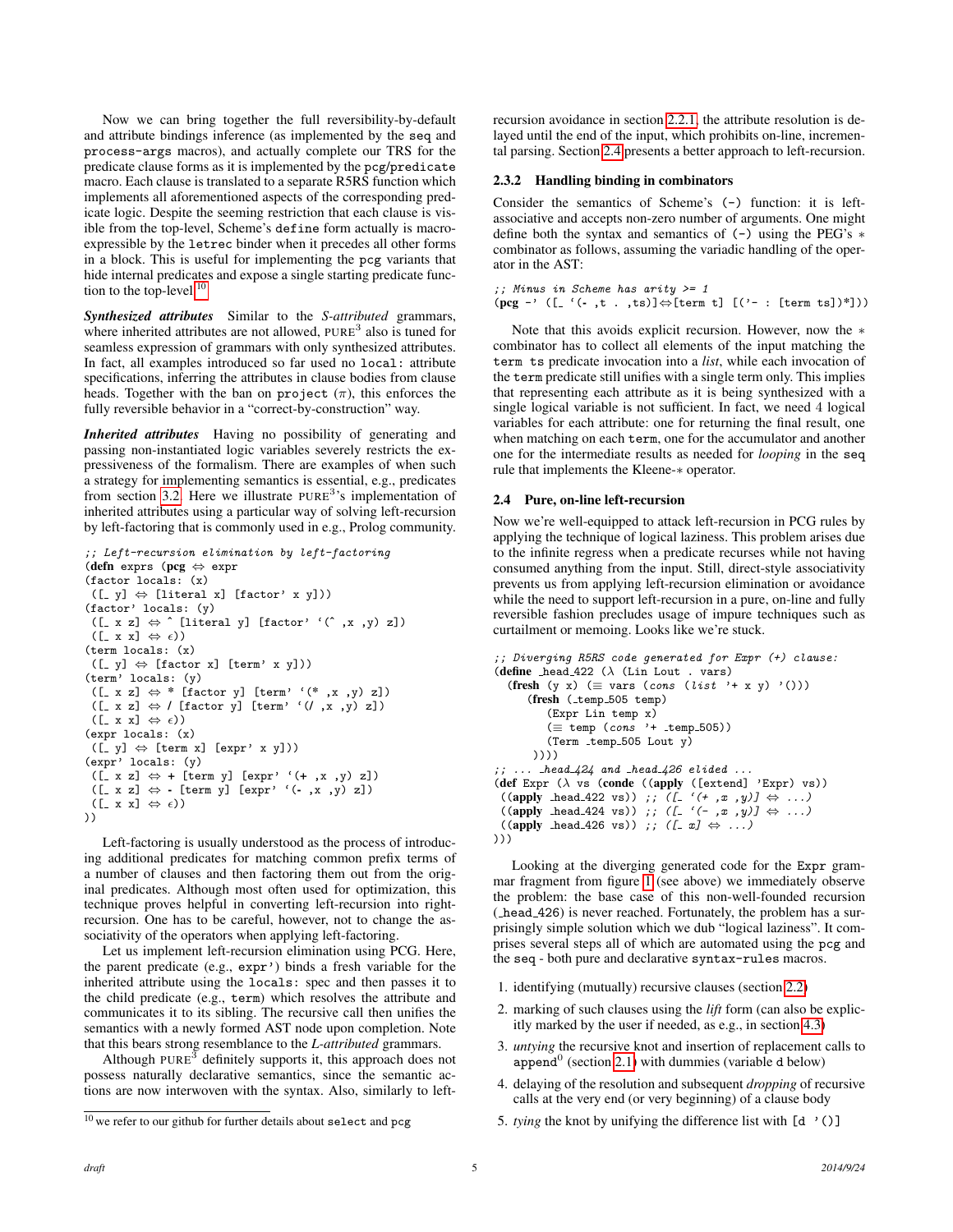In essence, here we apply a *predicate transformation* where the order of predicate resolution is adapted to suit the resolution procedure. The grammar designer is not required to apply workarounds for left-recursion and can regain a high-level view as in figure [1,](#page-2-3) as long as the set of mutually recursive predicate clauses can be automatically identified by our pcg macro. The code below that is generated for the same grammar fragment exhibits the technique.

```
;; Reversible R5RS code generated for Expr clause:
;; ([ '(+, x, y)] \Leftrightarrow [Expr x] + [Term y])
(define head_422 (\lambda (Lin Lout . vars)
 (fresh (y x) (\equiv vars (cons (list '+ x y) '()))
   (fresh (_temp_505 temp d)
    (project (Lin) (if (ground? Lin) #s (Expr d '() x)))
    (\text{append}^0 d temp Lin)
    (\equiv temp (cons '+ _temp_505))
    (Term\times temp_505 Lout y)(project (Lin) (if (ground? Lin) (Expr d '() x) #s))
))))
```
This technique has the advantage of maintaining both naturality of the grammar as well as full reversibility of the resulting parser. When the input Lin is grounded (i.e., the parser is running forwards), the recursive call is delayed to the very end of the clause, effectively making it *tail-recursive*. When the parser is running backwards (i.e., the input Lin is fresh), the recursive call has to run first in the clause, because otherwise the recursion becomes non-wellfounded, this time due to semantic destructuring of the vars.

```
;; (prefixed) infinite streams of logic variables<br>(def (fresh<sup>0</sup> x) (def fresh<sup>0</sup> (predicate)
                                            (def {\rm fresh}^0 (predicate
   (conde ([ \equiv x'()])(else (fresh (y z) ([-(y, y, z)]] :-<br>
(fresh<sup>0</sup> z) (fresh<sup>0</sup> z)
            (\equiv x'([y', z), 0))))))
(defn (prefix<sup>0</sup> a b) (defn prefix<sup>0</sup>
     (fresh (x) (predicate locals: (x)<br>
(fresh<sup>0</sup> x) ([\alpha b] : (fresh<sup>0</sup> x)
                                                 ([-a b] :- (fresh<sup>0</sup> x)<br>(append<sup>0</sup> a x b)
          (\text{append}^0 a x b)
          )) )))
```
Does this work as promised, in an on-line fashion? Lets generate an infinite input using predicates above (where both MINIKANREN and PURE<sup>3</sup> versions are given) and verify by running!

```
;; Parsing prefixed infinite input stream
(verify Expr (run 1 (q)
  (fresh (l)
     (prefix<sup>0</sup> '(1 * 2 + 3 * 5) 1)(\text{Expr 1 } '() q)))===> (+ (* 1 2) (* 3 5)))
```
One disadvantage of this technique is the *non-determinism* (and thus a quadratic-time slowdown) introduced by the append<sup>0</sup>. In practice, however, this is not problematic because non-determinism often is and/or can be easily constrained by putting the limit to the *lookahead* by tokens that immediately follow the recursive call.

## <span id="page-5-0"></span>3. Type systems a la carte

Having introduced all the tools necessary to attack a more practical problem of adding types to a fully reversible JSON parser, we now turn to figure [3,](#page-5-1) which depicts a type-free implementation of the JSON syntax.[11](#page-5-2) This PCG is our starting point for this section.

The semantics is represented by the AST where JSON literals remain strings, symbols and numbers. Name-value pairs become List Processing (LISP) pairs, while arrays and objects turn into

# $(ison-symbol ([x] \Leftrightarrow [strings x]))$ (json-key = json-symbol) (json-number = number)

(pcg

```
(json-bool ([.] \Leftrightarrow ('true / 'false)))(json-value ([\ ] \Leftrightarrow 'null)([- x] \Leftrightarrow [ison-book x])([- x] \Leftrightarrow ([json-symbol x] / [json-number x]))([- x] \Leftrightarrow ([ ison-object x] / [ ison-array x]))(json-pair ([\cdot, n, ..., v]) \Leftrightarrow[json-key n] |:| [json-value v]))
  (json-value-list ([, '()] \Leftrightarrow \epsilon)(I_1] \Leftrightarrow [(ne-list |, |_json-value | 1])(json-pair-list ([. '()] \Leftrightarrow \epsilon)
   ([- 1] \Leftrightarrow [(\text{ne-list } | , | \text{ ison-pair}) 1]))(json-array
  ([ ( (arr . ,es)] \Leftrightarrow | [ | [ json-value-list es] | | | | |))
 (json-object
   (\texttt{[- } ' (obj . , es)] \Leftrightarrow |\{ | \texttt{ [json-pair-list es]} | \} |))\lambda
```
<span id="page-5-1"></span>Figure 3. Type-free JSON

explicitly tagged lists of JSON values. This grammar is interesting because of this recursion and the presence of various data-types.

#### 3.1 Type checking

| <b>Base Types</b>                          |        | Pairs, Lists                                                                             |         |
|--------------------------------------------|--------|------------------------------------------------------------------------------------------|---------|
|                                            | (UNIT) | $T^0 = \{U, B, S, N\}, S \times T^1$                                                     |         |
| $\overline{\Gamma \vdash \mathbf{null}:U}$ |        | $T^1 = T^0 \cup \{A(T^1), O(S,T^1)\}$                                                    |         |
| $x \in \{true, false\}$                    | (BOOL) | $\forall t$ : T <sup>1</sup> , $\Gamma \vdash v_1, \ldots v_n$ : t                       | (ARRI)  |
| $\Gamma \vdash x : B$                      |        | $\Gamma\vdash[v_1,\ldots v_n]:A(t)$                                                      |         |
| $x \in$ Strings                            | (STR)  | $\forall t:\mathbf{T}^1,\Gamma\vdash k:S,\Gamma\vdash v:t$                               | (PAIRI) |
| $\Gamma \vdash x : S$                      |        | $\Gamma\vdash(k,\nu):S\times t$                                                          |         |
| $x \in \mathbb{R}$                         | (NUM)  | $\underline{\forall t{:}\mathbf{T}^1,\mathbf{\Gamma}\vdash v_1,\ldots v_n:S\!\times\!t}$ | (OBJI)  |
| $\Gamma \vdash x : N$                      |        | $\Gamma \vdash \{v_1, \ldots v_n\} : O(S,t)$                                             |         |

<span id="page-5-3"></span>Table 1. Typing rules for monomorphic JSON

Thanks to the availability of unification, addition of types to the grammars using  $PURE<sup>3</sup>$  is easy. In figure [4](#page-6-2) on the left-hand side (i.e., the semantics), each clause is extended with an additional attribute, while the right-hand side (i.e., the syntax) is essentially not modified. The higher-order ne-list predicate (section [2.2.1\)](#page-3-4) is not touched for the *monomorphic* lists, a variant for introducing types in JSON that ensures homogeneity of objects and arrays through *static* typing.

```
;; Monomorphic JSON lists (i.e., arrays and objects)
(pcg ;; replace these in Figure 4. below
(json-value-list
  ([- '() ' (List , t)] \Leftrightarrow \epsilon)([- 1 (List , t)] \Leftrightarrow[(ne-list |, | (-json-value t)) 1]))(json-pair-list
  ([-\cdot () '(PList (,t1,t2))] \Leftrightarrow \epsilon)([- 1 ' (Plist (, t1 , t2))] ⇔
    [(ne-list |,| ( json-pair '[Pair ,t1 ,t2])) l])
))
```
Conventional typing rules are given in table [1](#page-5-3) while their trans-lation to PURE<sup>3</sup> is a straightforward extension of rules from figure [3](#page-5-1) with typed versions of json-value-list and json-pair-list predicates. The code above implements the ARRI, PAIRI and OBJI typing rules (the rest of the rules can be found in figure [4\)](#page-6-2). We rely on *sectioning* to partially apply the json-value and json-pair predicates to known types, and to introduce type schemes (containing "fresh" types) for empty containers. The logical unification ensures type correctness by applying the same types throughout the lists once they are instantiated, leading to monomorphic containers.

<span id="page-5-2"></span><sup>11</sup> we rely on BIGLOO reader for symbol, string and number parsing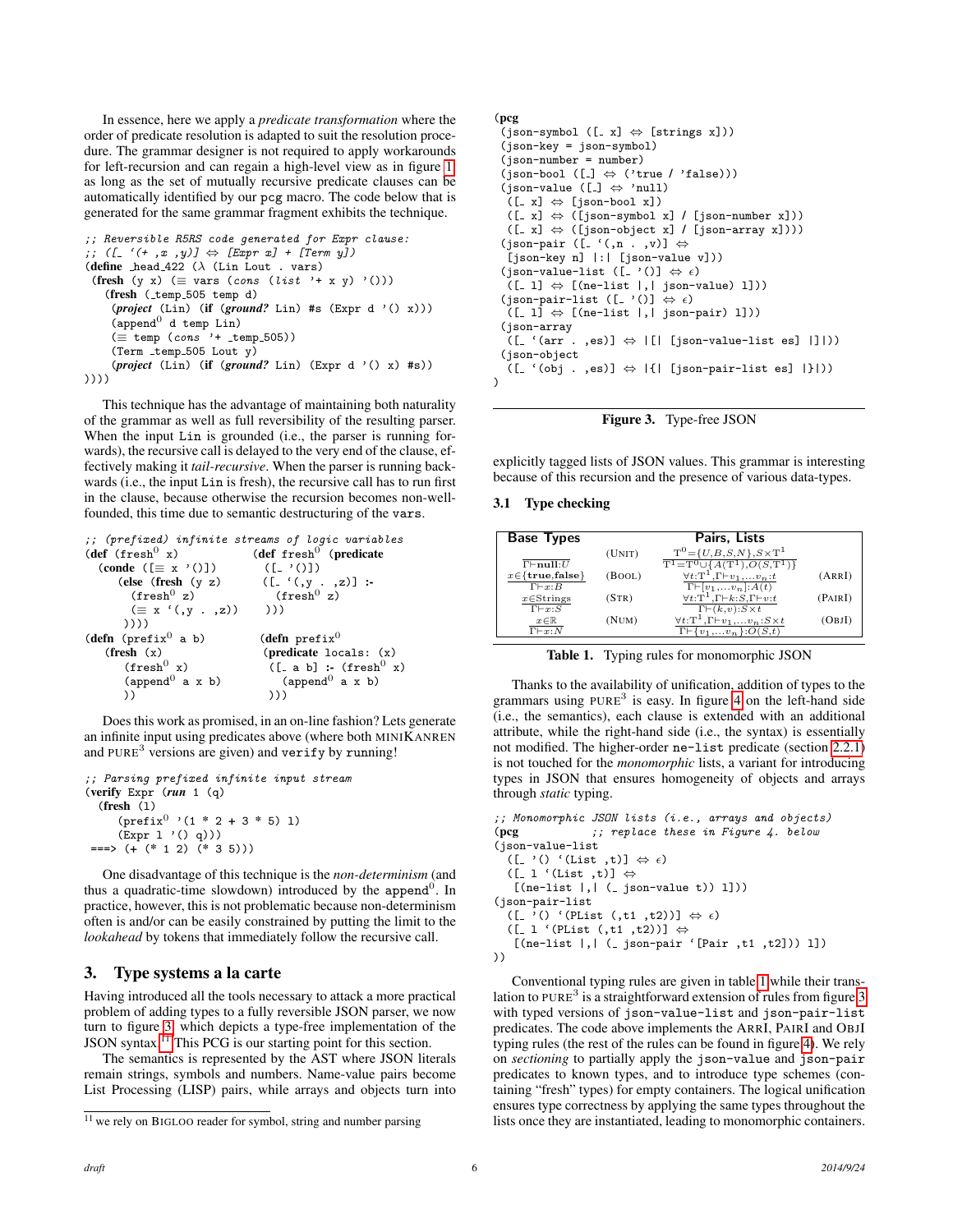```
(defn tjson-value (pcg ⇔ json-value
 (json-symbol extend: extend ([x \text{ 'Str}] \Leftrightarrow[strings x]))
 (json-key extend: extend ([-x t] \Leftrightarrow[json-symbol x t]))
 (json-number ([x'Num] \Leftrightarrow [number x]))(json-value ([\_ 'null 'Unit] \Leftrightarrow 'null)
  ([- x 'Bool] \Leftrightarrow [json-book x])([- x t] \Leftrightarrow ([json-symbol x t] / [json-number x t]))([- x t] \Leftrightarrow ([ ison-object x t] / [ ison-array x t]))(json-pair ([ '(n, n, v) '(Pair ,tn ,tv)] \Leftrightarrow[json-key n tn] |:| [json-value v tv]))
 (json-value-list ([.'() '(List ,t)] \Leftrightarrow \epsilon)
  ([- 1 ' (List , ts)] \Leftrightarrow[(poly-ne-list |,| json-value) l ts]))
 (json-pair-list ([.'() '(PList (,t1,t2))] \Leftrightarrow \epsilon)
  ([- 1 ' (Plist . ,ts)] ⇔
   [(poly-ne-list |,| json-pair) l ts]))
 (json-array ;; promote List to an Array
  ([ ( (arr . , es) '(Array , t)] \Leftrightarrow|[| [json-value-list es '(List ,t)] |]|))
 (json-object ;; promote List to an Object
  ([(- ' (obj . ,es) ' (Object ,ts)] \Leftrightarrow|{| [json-pair-list es '(PList . ,ts)] |}|))
))
```
<span id="page-6-2"></span>Figure 4. Typed, extensible JSON

Note that we are making the json-symbol and json-key predicates extensible via extend: spec. This shall prove its usefulness in section [4](#page-6-0) where we extend the set of JSON values by proper symbols and JSON keys by numbers and booleans while preserving the modularity and compositionality of the grammar above.

### <span id="page-6-1"></span>3.2 Type inference

The previous section has introduced type-checking to JSON for monomorphic containers denoting objects such as arrays of numbers or objects of pairs of strings. Such types can be either checked (provided they are given as instantiated attributes to the tjson-value predicate), or inferred (provided they are given as free logic variables). However, for homogeneous arrays and objects, inference in this context will typically mean that the type shall be derived using the first element (pair), with the rest of the elements simply checked against the already instantiated type.

| $T^2 = T^1 \cup \{\sum(T^2,T^2)\}\$                                                                 | $\exists i:t=t_i$                                                                                                                                                                                 | (SUM1)    |
|-----------------------------------------------------------------------------------------------------|---------------------------------------------------------------------------------------------------------------------------------------------------------------------------------------------------|-----------|
| $T^3 = T^1 \cup \{A(T^2), O(S,T^2)\}\$                                                              | $\sum(t,\sum t_i)=\sum t_i$<br>$\forall i: t \neq t_i$<br>$\sum_{i} (t, \sum_{i} t_{i}) = \sum_{i} t_{i+1}$                                                                                       | (SUM2)    |
| $T^2 \cong \sum (T^2)$ (VACU)                                                                       |                                                                                                                                                                                                   |           |
| $\forall t \in T^2$ (ARRO)                                                                          | $\forall t \in T^3, \Gamma \vdash x:t, y: A(\sum t_i)$                                                                                                                                            | $(ARR^*)$ |
| $\overline{\Gamma \vdash [ ]}:A(t)$<br>$\forall t \in T^2$<br>(OBJO)<br>$\Gamma \vdash \{\}.O(S,t)$ | $\substack{\Gamma \vdash [x] \oplus y : A(\sum (t, \sum t_i)) \\ \forall t \in \textsf{T}^3, \Gamma \vdash x : t, y : O(S, \sum t_i)}$<br>$\Gamma \vdash (s,x) \otimes y : O(S,\sum(t,\sum t_i))$ | $(OBJ^*)$ |

<span id="page-6-3"></span>Table 2. Typing rules for polymorphic JSON

In this section we develop a more general notion of type inference for JSON. Rather than insisting on monomorphic lists, we allow polymorphism. The mechanisms included in  $PURE<sup>3</sup>$  support the declarative specification of a larger class of *polymorphic* typing rules. With such rules, a *sum-type* can appear in type terms, expressing the set of possible value-types that might appear in a given JSON list. The polymorphic typing rules are given in table [2.](#page-6-3)

To implement the SUM1 and SUM2 rules we introduce the following predicate, which handles injection and insertion of types into a set of types. This is easily accomplished using the *soft-cut*, or logical "if-then-else" construction (also available in many Prolog implementations). In the sigma predicate below, the type is first checked for membership in a given union representing a set of types. If found, the set is unified with the result. Otherwise, a new set that is formed by insertion of the new type is returned.

```
;; Working with types
(defn sigma (predicate locals: (ts')
 ([- t '(Union . ,ts') ' (Union . ,ts)] :
  ([member<sup>0</sup> t ts'] *-> [ \equiv ts' ts]/ [insert^0 t ts' ts]))
 ([- t t' ts] :([ \equiv t \ t')] *-> [ \equiv t' \ ts]/ ([! car<sup>0</sup> t' 'Union]
      :[\equiv ts '(Union . ,ts')]
      : [insert<sup>0</sup> t '(, t') ts'])))
))
```
This predicate also keeps unions non-vacuous by collapsing singleton sets to their isomorphic member (VACU rule) using "softcuts" (\*->) and enforces *flat* unions via "negation-as-failure" (!).

;; Polymorphic lists (defn [poly-ne-list comma elem] (pcg ⇔ s (s locals: (t ts')  $([- '(, v) t] \Leftrightarrow [elem v t])$  $([- '(, v , v s) ts] < [(\text{sigma t ts' ts})]$ [elem v t] [idem comma] [s vs ts']) )))

Because the PCG predicate that matches a list of JSON values is required to compute new types as it parses the input terms, it can not remain *homomorphic* in the presence of polymorphic types, as the ne-list predicate. A straightforward extension that uses the sigma predicate above, and which implements the ARR\* and OBJ\* rules from table [2](#page-6-3) is shown above (poly-ne-list predicate). It utilizes a reversible logical action (using the  $\leq$  [actions ...] => syntax) to make sure that the type inference of the JSON values is performed in a fully reversible way (see section [2.3.1](#page-3-5) above).

#### 3.3 Term generation

We make no distinction between the parsing and the typing phases - both kinds of semantic attributes are computed together. Looking at the figure [4,](#page-6-2) we observe that types are just like other semantic attributes, obtained by removing some details from semantic terms (the AST), in a way that parallels *abstract interpretation* [\[CC77\]](#page-8-12). Using PURE<sup>3</sup>, one might even compute a number of different types or kinds of semantics via unification of PCG attributes in parallel.

```
;; Constrained generation of syntax-semantics pairs
(verify enum1 (run* (q) (fresh (x) (tjson-value
          x '() q '(Object (Pair Bool Num)))))
=>) ;; there are no terms of this type (yet)
;; there are infinitely many terms of this type
(verify enum2 (run 5 (q) (fresh (x) (tjson-value
          x '() q '(Object (Pair Str Num)))))
---> (obj ("a" . 0)) (obj ("b" . 0)) (obj ("a" . 1))
     (obj ("a" . 0) ("a" . 0)) (obj ("a" . 2)))
```
Because of this, the constrained generation of syntax-semantics pairs based on types is just a mode of running PCG predicates.

### <span id="page-6-0"></span>4. Extensibility

For JSON, one of common objections is the lack of human-friendly surface syntax. CSON [\[Lup\]](#page-9-12), for example, dispenses with the need to quote all symbols as JSON strings. It is therefore useful to allow *contained* extensibility for the specification of DSL *families*.

The PCG formalism as introduced so far supports a rather rigid specification of syntax and semantics. Referential transparency of the pure predicates implies that any *local* change done to a grammar requires redefinition of all dependent predicates. Relying on implicit reference cells as used by Scheme's define primitive would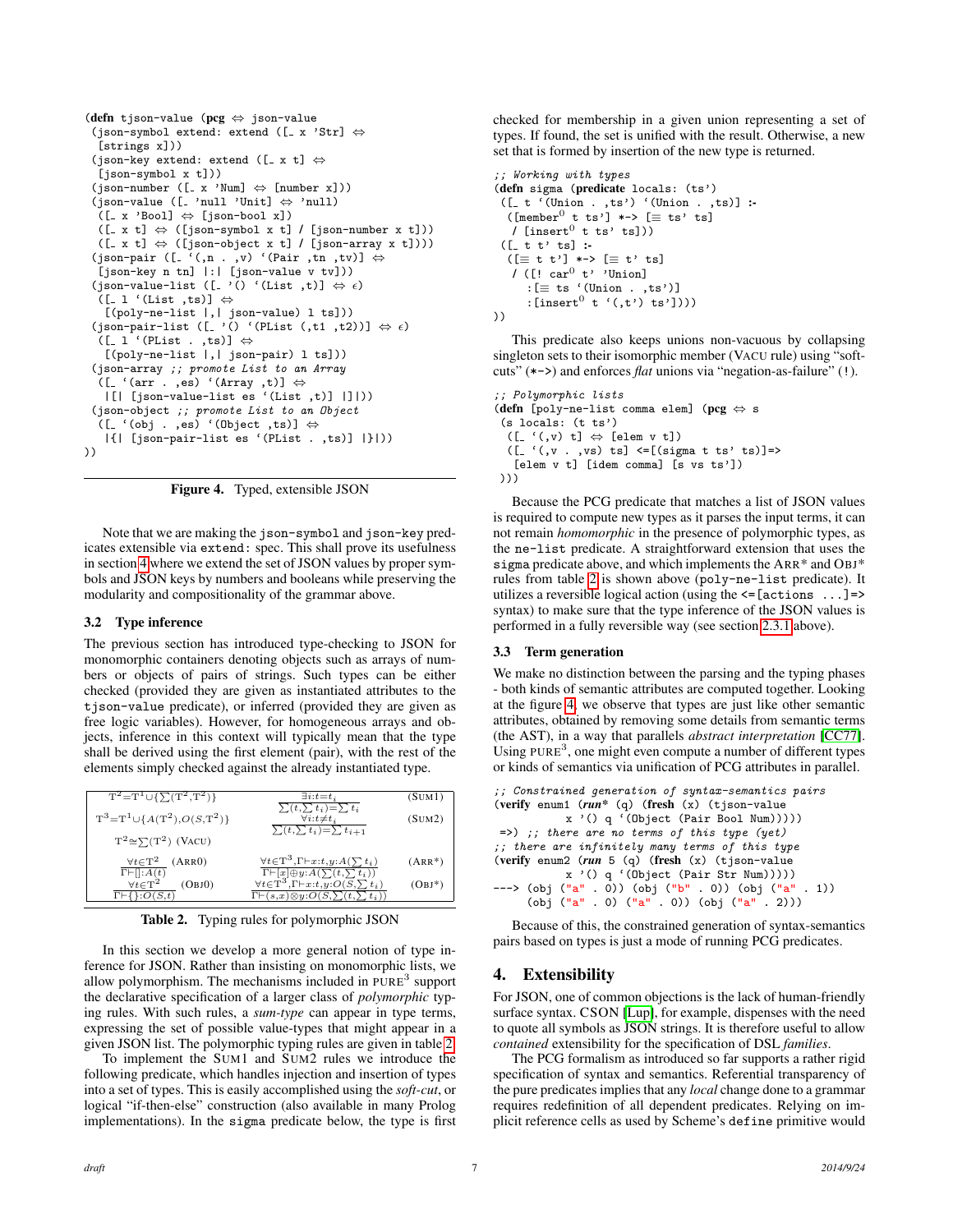not work with pcg rules that hide internals. Also, there are difficulties with this approach when running it on the BIGLOO interpreter as well as with BIGLOO's native, and Java Virtual Machine (JVM) back-ends, which disallow redefinition of procedures [\[Se\]](#page-9-13).

In PURE<sup>3</sup> we would like to be able to introduce orthogonal (i.e., homomorphic) extensions to both syntax and semantics, in a compositional and modular fashion. For example, a natural extension of the json-symbol predicate to include proper symbols as JSON values should not require a reiteration of the full grammar from figure [4.](#page-6-2) Also, some DSLs would benefit from an external JSONlike representation of *sparse* arrays, i.e., maps where the object key (json-key clause) can be numeric rather than always only a string.

```
;; Allow symbols as values
(defn [tjson-ext-sym] (let ([extend' (extend)])
  (fn-with [apply extend'] | 'json-symbol =>
      (\text{pcg } ([x \text{ 'Sym}] \Leftrightarrow [symbol x]) ))))
;; Allow numbers and booleans as keys
(defn [tjson-ext-key] (let ([extend' (extend)])
  (fn-with [apply extend'] | 'json-key =>
      (\text{pcg } ([x \text{ 'Num}] \Leftrightarrow [\text{number x}])([- x 'Bool] \Leftrightarrow [ison-book x])))))
```
Using the anonymous functions with pattern-matching (as described in [\[KS13\]](#page-9-5)), we can define extensions in a straightforward fashion, as shown above. Here we make use of *dynamic* binding mechanism implemented by the SRFI#39: "Parameter objects" [\[Fee03\]](#page-8-13). The current value of the extend parameter object is saved, and the tag passed to the extension call is checked. If it matches the extended predicate's name, then new clause(s) generated by the pcg macro are returned as the predicate extension. Otherwise, saved extension is invoked (via the [apply extend'] handler).

This way, the predicates can be row-extended seamlessly. The Expr predicate function in the generated code from section [2.4](#page-4-0) exposes the internals. As a first choice point introduced with MINIKANREN's conde, we invoke the extend parameter. By default, predicates returned by parameter objects fail, as below:

;; Implementing extensibility

```
(defn *def-extend* (\lambda (head) (\lambda (in out . results) #u)))
(defn extend [make-parameter *def-extend*])
```
In addition to the destructive updates expressed by calling the parameter object with a single argument, the SRFI#39 supports modifying dynamically scoped bindings with new values in a statically defined scope, specified via the parameterize form. This is useful for expressing local, contained changes to PCG grammars.

```
;; Using extensible syntax
(parameterize ([extend (tjson-ext-sym)])
 ;; forwards
 (verify test15.1 (run 1 (q) (fresh (x t) (tjson-value
            '#h: [{foo:quux}, {bar:snarf}, 1] \mathcal{L}' '() x t)
            [ \equiv q'(t, t, x) ]===> [(Array (Union (Object (Pair Sym Sym)) Num))
       (arr (obj (foo . quux)) (obj (bar . snarf)) 1)])
 ;; backwards
 (verify test15.2 (run* (q) (tjson-value
             q '() '[obj (a . (arr "b" "2.3"))]
             '(Object (Pair Sym (Array Str)))))
===> (|{| a |:| |[| "b" |,| "2.3" |]| |}|)
))
(parameterize ([extend (tjson-ext-key)])
 (verify test15.3 (run* (q) (fresh (x t) (tjson-value
           '#h: [{12: "quux"}, {42: "snarf"}] ^L '() x t)
            [ \equiv q'(.t, x)])===> [(Array (Object (Pair Num Str)))
       (arr (obj (12 . "quux")) (obj (42 . "snarf")))]
))
```
#### <span id="page-7-2"></span>4.1 Chaining extensions

Often, extensions make sense only when applied together, as a group. PURE<sup>3</sup> supports expression of extension *dependencies* by static chaining of corresponding extension functions. This can be achieved by simply capturing the dependent extension rather than the current value of the parameter object in dependee's definition:

;; A contrived example of chaining ext-key to ext-sym (defn [ext-key] (let ([extend' (ext-sym)]) ...))

#### 4.2 Composing extensions

Because each extension hooks onto the current value of the extend parameter object, we can also compose such extensions in a natural way - simply by nesting appropriate parameterize scopes.

```
;; Composing JSON extensions
(parameterize ([extend (tjson-ext-sym)])
(parameterize ([extend (tjson-ext-key)])
(verify test16 (run* (q) (fresh (x t) (tjson-value
           '#h: [{12:quux}, {42:snarf}] \hat{L}' '() x t)
            [\equiv q'(t, t, x)]===> [(Array (Object (Pair Num Sym)))
       (arr (obj (12 . quux)) (obj (42 . snarf)))])
))
```
While in section [4.1](#page-7-2) the composition is static, here we apply dynamic resolution and chaining of extensions referenced by the extend parameter object. This improves the modularity for librarybased implementation of DSL families that support localization, such as the JSON extensible parser grammar described here.

#### <span id="page-7-1"></span>4.3 Power and danger

Combining extensions with committed choice (which can be forced by the condo: PCG modifier), one can use extensions to subvert existing grammar in a non-monotonic fashion. Although PCGs only seem to support row-extensibility, addition of new clauses that may take precedence over previous clauses is definitely possible. The ability to recursively refer to previously defined clauses enables extensions to the rows themselves. For example, the expression grammar can be extended with new operators as follows:

```
;; Extending Term predicate
(defn Term+ (let ([extend' (extend)][T' Term])
 (fn-with [apply extend'] | 'Term =>
  (pcg ([ \pi(\alpha x y)] \Leftrightarrow [lift T' x] \alpha [Factor y]))
)))
```
Because we allow impure logical code here, and because the escape to the Scheme level is made possible via MINIKANREN's run and project (π) primitives, the PCG predicates can be *extended while parsing*. For example, the @ in the clause head above can be referring to any Scheme function or procedure, and that may perform any (effectful) computation. Since the SRFI#39 allows destructive/imperative update to the extend reference cell, this alone effectively makes the formalism *Turing-complete* (i.e., Chomsky Type-0). This can be easily seen by translation to vW-grammars, or 2-level grammars whereby infinite context-free grammars can be generated from a finite set of (Type-3, even) meta-rules [\[vW74\]](#page-9-14).

### <span id="page-7-0"></span>5. Related work

A traditional approach to the problem of left-recursion is its effective *elimination* [\[HMU03\]](#page-9-15). The work that formalized PEGs *avoids* left-recursion by putting it outside of the set of well-formed grammars [\[For04\]](#page-9-4). With Prolog DCGs the problem is typically solved via *ad-hoc* methods such as *cancellation tokens* [\[NK93\]](#page-9-16), *memoing*

<span id="page-7-3"></span><sup>&</sup>lt;sup>12</sup> note that we need to explicitly *lift* the left-recursive call in this case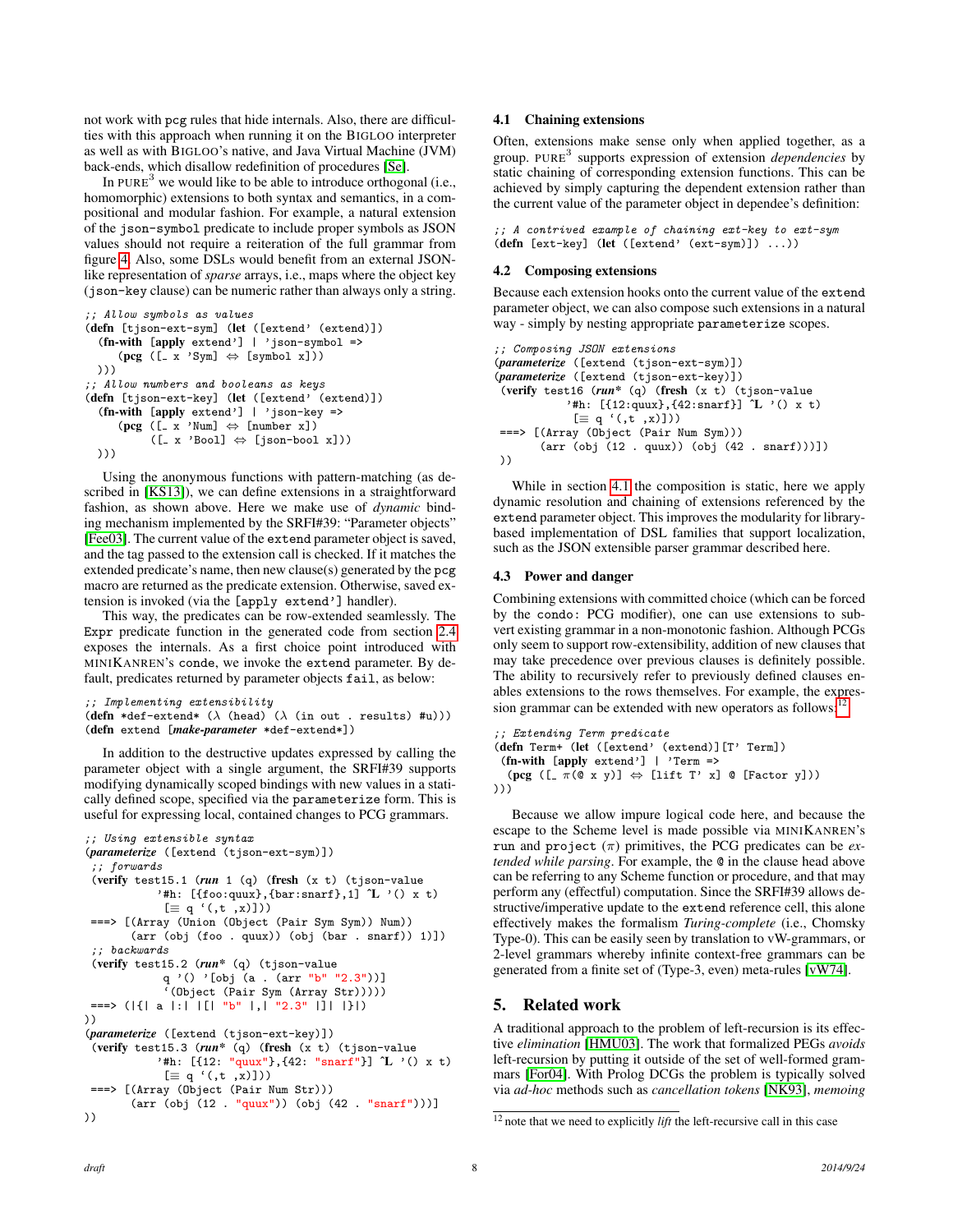[\[BS08\]](#page-8-14) or through elimination (see section [2.3.1](#page-3-5) for a PCG rendering of this). Parser combinators are often applying *curtailment* [\[FH06\]](#page-8-15) and [\[FHC08\]](#page-8-16), an old idea to limit matches by the input length [\[Kun65\]](#page-9-17). The work on OMETA has also advocated *memoing* for solving left-recursion [\[WDM08\]](#page-9-18).

Unlike prior art where programming was constrained to use only reversible compositions of bijections [\[RO10\]](#page-9-19) or where the reverse transformations are derived from the forward transformations [\[Vis01\]](#page-9-20) and OMETA [\[WP07\]](#page-9-21), we maintain a *single* grammar/parser that can be used in different modes: forwards, backwards, sideways etc. Unlike the more restrictive formalism of *lenses* [\[FGM](#page-8-17)<sup>+</sup>05] and  $[BFP<sup>+</sup>08]$  $[BFP<sup>+</sup>08]$  we do not rely on carrying the original sources along but allow structural changes within the limits of the information theory.

Mode analysis, inference and scheduling of predicate resolutions has been addressed, e.g., in Prolog [\[DW88\]](#page-8-19) and in Mercury [\[OSS02\]](#page-9-22). Our approach differs from those as it seamlessly integrates with an existing FP language rather than relies on an abstract interpretation framework implemented inside a dedicated compiler.

Of all proposals to improve the syntax of LISP going back to "M-expressions", "I-expressions" [\[M05\]](#page-9-23), *sweet* "t-expressions" [\[DAW13\]](#page-8-20) and CGOL [\[Pra73\]](#page-9-24) the method of "enforestation" [\[RF12\]](#page-9-25) seems to be the closest to our approach. This work utilizes the Pratt operator precedence parsing (which is less general than PCG) that avoids rather than addresses issue of left-recursion.

### <span id="page-8-6"></span>6. Conclusions

Fully reversible syntax-semantics relations are enforced by a "correct-by-construction" inference of logical variable bindings from clause heads and equation of those with the bindings from clause bodies. The information is not *dissipated* by default, so the transformations remain reversible and in fact, might become very inexpensive to run [\[Lan00\]](#page-9-26) in the future. Parts of the information may be *hidden*, which is useful for e.g., implementing updatable views or for keeping programs invisibly statically typed.

The novel technique of logical laziness allows us to retain the purely declarative style of on-line, left-recursive grammar specifications, without sacrificing either the direct-style associativity or the naturality of the syntax, semantics and typing specifications.

We offer one possible answer to the question about what hygiene of syntax-rules actually means [\[Kis02\]](#page-9-10): it implements the access to the name and binding in Scheme (i.e., scoping rules), whereby hygiene is maintained by default while still supporting equational theory of bindings across disparate code fragments. In effect, (weak) hygiene breaking syntax-rules should be seen as *specifications* of such theories [\[Her10\]](#page-9-27) and not just as cool hacks.

PCGs are "macros no more": we see no need to use arcane, albeit elegant rewriting systems such as syntax-rules for programming in a homoiconic language such as Scheme. The syntax and the semantics are better specified using pure declarative methods of PURE<sup>3</sup>, naturally expressing reversible (i.e., inferrable) types, providing declarative disambiguation operators, enabling online/incremental processing as well as providing support for essential error reporting and debugging interfaces for practical DSLs.

### Acknowledgments

We would like to thank Oleg Kiselyov for noting the problem of left-recursion in on-line parsers. This paper has benefited from the discussions with Willam Byrd, Ralf Lämmel and Vadim Zaytsev.

## References

<span id="page-8-5"></span>[ABB<sup>+</sup>98] N. I. Adams, IV, D. H. Bartley, G. Brooks, R. K. Dybvig, D. P. Friedman, R. Halstead, C. Hanson, C. T. Haynes, E. Kohlbecker, D. Oxley, K. M. Pitman, G. J. Rozas, G. L. Steele, Jr., G. J. Sussman, M. Wand, and H. Abelson. Revised<sup>5</sup>

report on the algorithmic language scheme. *SIGPLAN Not.*, 33(9):26–76, 1998. URL: [http://doi.acm.org/10.1145/](http://doi.acm.org/10.1145/290229.290234) [290229.290234](http://doi.acm.org/10.1145/290229.290234).

- <span id="page-8-3"></span>[ALSU06] Alfred V. Aho, Monica Lam, Ravi Sethi, and Jeffrey D. Ullman. *Compilers: principles, techniques, and tools*. Addison-Wesley Longman Publishing Co., Inc., 2006.
- <span id="page-8-2"></span>[App06] Andrew W. Appel. *Compiling with Continuations (corr. version)*. Cambridge University Press, 2006.
- <span id="page-8-1"></span>[BD77] Rod M. Burstall and John Darlington. A transformation system for developing recursive programs. *J. ACM*, 24(1):44– 67, 1977. URL: [http://doi.acm.org/10.1145/321992.](http://doi.acm.org/10.1145/321992.321996) [321996](http://doi.acm.org/10.1145/321992.321996).
- <span id="page-8-18"></span><span id="page-8-14"></span>[BFP+08] Aaron Bohannon, J. Nathan Foster, Benjamin C. Pierce, Alexandre Pilkiewicz, and Alan Schmitt. Boomerang: resourceful lenses for string data. In *POPL*, pages 407–419, 2008. URL: [http://doi.acm.org/10.1145/1328438.](http://doi.acm.org/10.1145/1328438.1328487) [1328487](http://doi.acm.org/10.1145/1328438.1328487).
	- [BS08] Ralph Becket and Zoltan Somogyi. Dcgs + memoing = packrat parsing but is it worth it? In *PADL*, pages 182–196, 2008. URL: [http://dx.doi.org/10.1007/](http://dx.doi.org/10.1007/978-3-540-77442-6_13) [978-3-540-77442-6\\_13](http://dx.doi.org/10.1007/978-3-540-77442-6_13).
	- [Byr10] William E Byrd. *Relational programming in miniKanren: techniques, applications, and implementations*. PhD thesis, Department of Computer Science, Indiana University, 2010.
- <span id="page-8-9"></span><span id="page-8-8"></span>[Cam05] Taylor Campbell. Srfi 46: Basic syntax-rules extensions. Internet, 2005. URL: <http://srfi.schemers.org/srfi-46>.
- <span id="page-8-12"></span>[CC77] Patrick Cousot and Radhia Cousot. Abstract interpretation: a unified lattice model for static analysis of programs by construction or approximation of fixpoints. In *Proceedings of the 4th ACM SIGACT-SIGPLAN symposium on Principles of programming languages*, POPL '77, pages 238–252. ACM, 1977. URL: <http://doi.acm.org/10.1145/512950.512973>.
- <span id="page-8-20"></span>[DAW13] Alan Manuel K. Gloria David A. Wheeler. Srfi 49: Sweetexpressions (t-expressions). Internet, 2013. URL: [http:](http://srfi.schemers.org/srfi-110) [//srfi.schemers.org/srfi-110](http://srfi.schemers.org/srfi-110).
- <span id="page-8-11"></span>[DG05] Olivier Danvy and Mayer Goldberg. There and back again. *Fundam. Inform.*, 66(4):397–413, 2005.
- <span id="page-8-0"></span>[DM82] Luís Damas and Robin Milner. Principal type-schemes for functional programs. In *POPL*, pages 207–212, 1982. URL: <http://doi.acm.org/10.1145/582153.582176>.
- <span id="page-8-19"></span>[DW88] Saumya K. Debray and David Scott Warren. Automatic mode inference for logic programs. *J. Log. Program.*, 5(3):207–229, 1988.
- <span id="page-8-4"></span>[FBK] Daniel P. Friedman, William E. Byrd, and Oleg Kiselyov. minikanren homepage. URL: <http://minikanren.org>.
- <span id="page-8-7"></span>[FBK05] Daniel P. Friedman, William E. Byrd, and Oleg Kiselyov. *The reasoned schemer*. MIT Press, 2005.
- <span id="page-8-13"></span>[Fee03] Marc Feeley. Srfi 39: Parameter objects. Internet, 2003. URL: <http://srfi.schemers.org/srfi-39>.
- <span id="page-8-17"></span><span id="page-8-16"></span><span id="page-8-15"></span><span id="page-8-10"></span>[FGM+05] J. Nathan Foster, Michael B. Greenwald, Jonathan T. Moore, Benjamin C. Pierce, and Alan Schmitt. Combinators for bidirectional tree transformations: a linguistic approach to the view update problem. In *POPL*, pages 233–246, 2005. URL: <http://doi.acm.org/10.1145/1040305.1040325>.
	- [FH06] Richard A. Frost and Rahmatullah Hafiz. A new top-down parsing algorithm to accommodate ambiguity and left recursion in polynomial time. *SIGPLAN Notices*, 41(5):46–54, 2006. URL: [http://doi.acm.org/10.1145/1149982.](http://doi.acm.org/10.1145/1149982.1149988) [1149988](http://doi.acm.org/10.1145/1149982.1149988).
	- [FHC08] Richard A. Frost, Rahmatullah Hafiz, and Paul Callaghan. Parser combinators for ambiguous left-recursive grammars. In *PADL*, pages 167–181, 2008. URL: [http://dx.doi.org/](http://dx.doi.org/10.1007/978-3-540-77442-6_12) [10.1007/978-3-540-77442-6\\_12](http://dx.doi.org/10.1007/978-3-540-77442-6_12).
	- [For02] Bryan Ford. Packrat parsing: : simple, powerful, lazy, linear time, functional pearl. In *ICFP*, pages 36–47, 2002. URL: <http://doi.acm.org/10.1145/581478.581483>.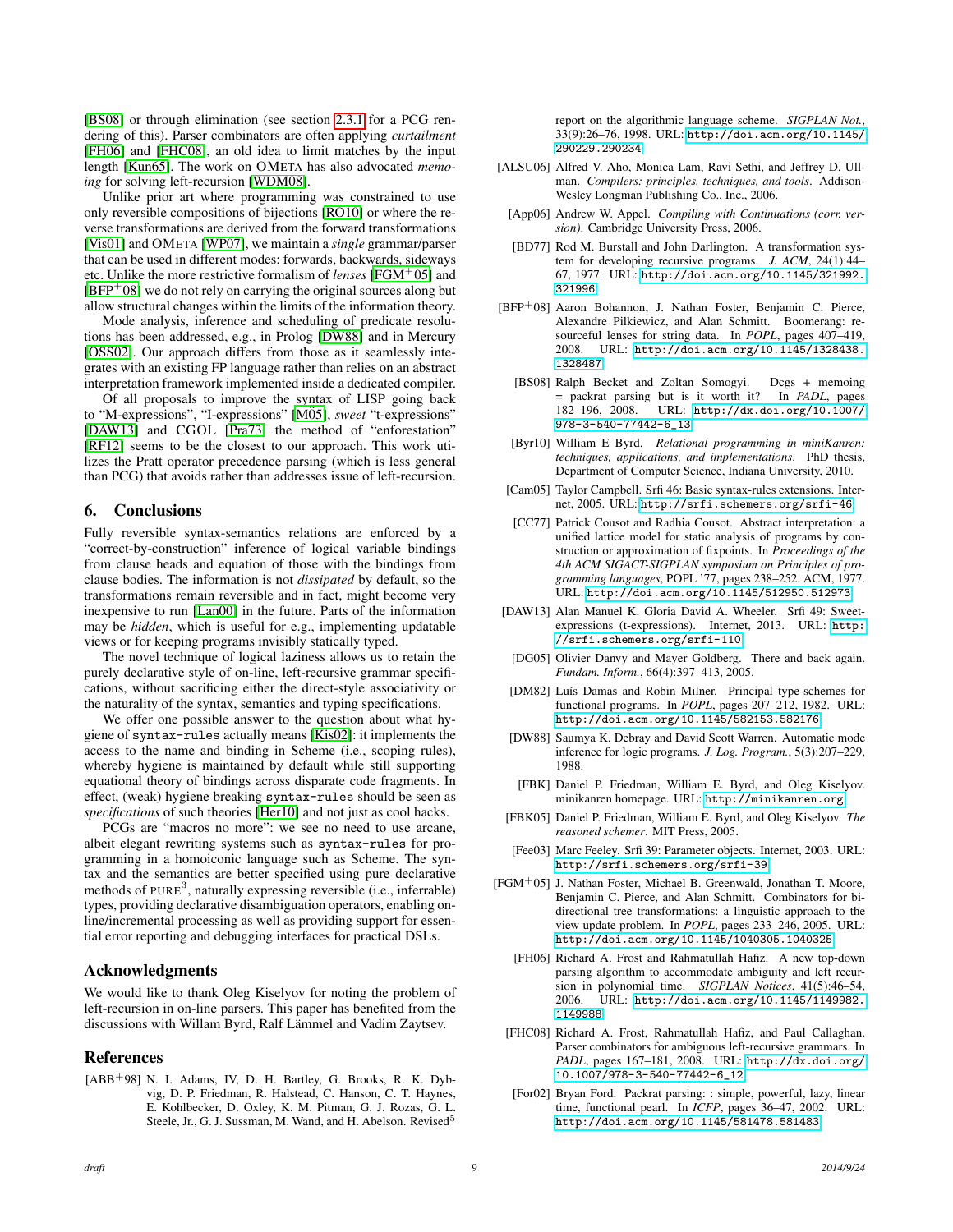- <span id="page-9-4"></span>[For04] Bryan Ford. Parsing expression grammars: a recognition-based syntactic foundation. In *POPL*, pages 111–122, 2004. URL: <http://doi.acm.org/10.1145/964001.964011>.
- <span id="page-9-0"></span>[GBJL02] Dick Grune, Henri E. Bal, Ceriel J. H. Jacobs, and Koen Langendoen. *Modern Compiler Design*. John Wiley, 2002.
- <span id="page-9-27"></span>[Her10] David Herman. *A theory of typed hygienic macros*. PhD thesis, Northeastern University Boston, 2010.
- <span id="page-9-11"></span>[HF00] Erik Hilsdale and Daniel P. Friedman. Writing macros in continuation-passing style. In *Scheme Workshop*, 2000.
- <span id="page-9-15"></span>[HMU03] John E. Hopcroft, Rajeev Motwani, and Jeffrey D. Ullman. *Introduction to automata theory, languages, and computation - international edition (2. ed)*. Addison-Wesley, 2003.
- <span id="page-9-9"></span>[Hut99] Graham Hutton. A tutorial on the universality and expressiveness of fold. *J. Funct. Program.*, 9(4):355–372, 1999. URL: [http://journals.cambridge.org/action/](http://journals.cambridge.org/action/displayAbstract?aid=44275) [displayAbstract?aid=44275](http://journals.cambridge.org/action/displayAbstract?aid=44275).
- <span id="page-9-10"></span>[Kis02] Oleg Kiselyov. How to write seemingly unhygienic and referentially opaque macros with syntax-rules. In *Scheme Workshop*, 2002.
- <span id="page-9-2"></span>[Kou] Peter Kourzanov. purecube. Internet. URL: [https://](https://github.com/kourzanov/purecube) [github.com/kourzanov/purecube](https://github.com/kourzanov/purecube).
- <span id="page-9-5"></span>[KS13] Peter Kourzanov and Henk Sips. Lingua franca of functional programming (fp). In Hans-Wolfgang Loidl and Ricardo Pena, editors, *Trends in Functional Programming*, volume 7829 of *Lecture Notes in Computer Science*, pages 198–214. Springer Berlin Heidelberg, 2013. URL: [http://dx.doi.org/10.](http://dx.doi.org/10.1007/978-3-642-40447-4_13) [1007/978-3-642-40447-4\\_13](http://dx.doi.org/10.1007/978-3-642-40447-4_13).
- <span id="page-9-17"></span>[Kun65] Susumu Kuno. The predictive analyzer and a path elimination technique. *Commun. ACM*, 8(7):453–462, 1965. URL: [http:](http://doi.acm.org/10.1145/364995.365689) [//doi.acm.org/10.1145/364995.365689](http://doi.acm.org/10.1145/364995.365689).
- <span id="page-9-26"></span>[Lan00] R. Landauer. Irreversibility and heat generation in the computing process. *IBM Journal of Research and Development*, 44(1):261–269, 2000. URL: [http://dx.doi.org/10.](http://dx.doi.org/10.1147/rd.441.0261) [1147/rd.441.0261](http://dx.doi.org/10.1147/rd.441.0261).
- <span id="page-9-12"></span>[Lup] Benjamin Lupton. Coffeescript-object-notation parser. Internet. URL: <https://github.com/bevry/cson>.
- <span id="page-9-23"></span>[MÖ5] Egil Möller. Srfi 49: Indentation-sensitive syntax. Internet, 2005. URL: <http://srfi.schemers.org/srfi-49>.
- <span id="page-9-16"></span>[NK93] M.-J. Nederhof and Cornelis H.A. Koster. Top-down parsing for left-recursive grammars. Technical Report 93-10, University of Nijmegen, Department of Computer Science, 1993.
- <span id="page-9-22"></span>[OSS02] David Overton, Zoltan Somogyi, and Peter J. Stuckey. Constraint-based mode analysis of mercury. In *PPDP*, pages 109–120, 2002.
- <span id="page-9-24"></span>[Pra73] Vaughan R. Pratt. Top down operator precedence. In *POPL*, pages 41–51, 1973. URL: [http://doi.acm.org/10.1145/](http://doi.acm.org/10.1145/512927.512931) [512927.512931](http://doi.acm.org/10.1145/512927.512931).
- <span id="page-9-3"></span>[PW80] Fernando C. N. Pereira and David H. D. Warren. Definite clause grammars for language analysis - a survey of the formalism and a comparison with augmented transition networks. *Artif. Intell.*, 13(3):231–278, 1980. URL: [http://dx.doi.](http://dx.doi.org/10.1016/0004-3702(80)90003-X) [org/10.1016/0004-3702\(80\)90003-X](http://dx.doi.org/10.1016/0004-3702(80)90003-X).
- <span id="page-9-25"></span>[RF12] Jon Rafkind and Matthew Flatt. Honu: syntactic extension for algebraic notation through enforestation. In *GPCE*, pages 122–131, 2012. URL: [http://doi.acm.org/10.1145/](http://doi.acm.org/10.1145/2371401.2371420) [2371401.2371420](http://doi.acm.org/10.1145/2371401.2371420).
- <span id="page-9-19"></span>[RO10] Tillmann Rendel and Klaus Ostermann. Invertible syntax descriptions: unifying parsing and pretty printing. In *Haskell*, pages 1–12, 2010. URL: [http://doi.acm.org/10.1145/](http://doi.acm.org/10.1145/1863523.1863525) [1863523.1863525](http://doi.acm.org/10.1145/1863523.1863525).
- <span id="page-9-7"></span>[Sch] Chicken Scheme. Unit library. Internet. URL: [http://wiki.call-cc.org/man/4/Unit%20library#](http://wiki.call-cc.org/man/4/Unit%20library#set-sharp-read-syntax) [set-sharp-read-syntax](http://wiki.call-cc.org/man/4/Unit%20library#set-sharp-read-syntax).
- <span id="page-9-13"></span>[Se] Manuel Serrano and et.al. Bigloo homepage. URL: [http:](http://www-sop.inria.fr/indes/fp/Bigloo) [//www-sop.inria.fr/indes/fp/Bigloo](http://www-sop.inria.fr/indes/fp/Bigloo).
- <span id="page-9-6"></span>[SW95] Manuel Serrano and Pierre Weis. Bigloo: A portable and optimizing compiler for strict functional languages. In *SAS*, pages 366–381, 1995. URL: [http://dx.doi.org/10.](http://dx.doi.org/10.1007/3-540-60360-3_50) [1007/3-540-60360-3\\_50](http://dx.doi.org/10.1007/3-540-60360-3_50).
- <span id="page-9-20"></span>[Vis01] Eelco Visser. Stratego: A language for program transformation based on rewriting strategies. In *RTA*, pages 357–362, 2001. URL: [http://dx.doi.org/10.1007/](http://dx.doi.org/10.1007/3-540-45127-7_27) [3-540-45127-7\\_27](http://dx.doi.org/10.1007/3-540-45127-7_27).
- <span id="page-9-14"></span>[vW74] Adriaan van Wijngaarden. The generative power of two-level grammars. In *ICALP*, pages 9–16, 1974. URL: [http://dx.](http://dx.doi.org/10.1007/3-540-06841-4_48) [doi.org/10.1007/3-540-06841-4\\_48](http://dx.doi.org/10.1007/3-540-06841-4_48).
- <span id="page-9-18"></span><span id="page-9-1"></span>[WDM08] Alessandro Warth, James R. Douglass, and Todd D. Millstein. Packrat parsers can support left recursion. In *PEPM*, pages 103–110, 2008. URL: [http://doi.acm.org/10.1145/](http://doi.acm.org/10.1145/1328408.1328424) [1328408.1328424](http://doi.acm.org/10.1145/1328408.1328424).
	- [Wel94] J. B. Wells. Typability and type-checking in the secondorder lambda-calculus are equivalent and undecidable. In *LICS*, pages 176–185, 1994. URL: [http://dx.doi.org/](http://dx.doi.org/10.1109/LICS.1994.316068) [10.1109/LICS.1994.316068](http://dx.doi.org/10.1109/LICS.1994.316068).
- <span id="page-9-21"></span>[WP07] Alessandro Warth and Ian Piumarta. Ometa: an objectoriented language for pattern matching. In *DLS*, pages 11–19, 2007. URL: [http://doi.acm.org/10.1145/1297081.](http://doi.acm.org/10.1145/1297081.1297086) [1297086](http://doi.acm.org/10.1145/1297081.1297086).

## A. PCG syntax-rules

```
(def-syntax seq (syntax-rules (qq skip quote unquote
      quasiquote unquote-splicing do \epsilon when unless
                              ? + * / : lift unlift)
;; handling escapes
([ in out c acc ts hs do[acts ...] . rest]
  (seq in out c (acts ... . acc) ts hs . rest))
;; handling \epsilon([_ in out c acc tmps hs \epsilon . rest]
  (seq in out c ([\equiv in out] . acc) tmps hs . rest))
;; handling sequencing (recursively)
([- in out c acc temps <math>[h(ac...)]</math> (: . goals) . rest](let ([temp #false]);; generate a new temporary
    (seq temp out c ((all
         (seq in temp c () () [h(ac... accc)]. goals)) . acc)
       (temp . temps) [h (ac ...)] . rest)
   ))
;; handling quasi-data (one-level only)
([ in out c acc tmps heads (qq d) . rest]
  (seq in out c acc tmps heads 'd . rest))
([- in out c acc <math>tmps [h(ac ...)] 'd . rest](let ([temp #false][data #false]);; new temporaries
    (seq temp out c ((qs [] ; remove quasi-quotation
      (\text{seq data } '() c () () [h(\text{ac ... } acc)]' d)[\equiv in '(,data . ,temp)] . acc)
       (temp data . tmps) [h (ac ...)] . rest)
   ))
;; handling non-terminals
([ in out c acc temps heads [goal . args] . rest]
  (let ([temp #false]);; generate a new temporary
    (seq temp out c ([goal in temp . args] . acc)
         (temp . temps) heads . rest)
   ))
;; handling atoms (this rule has to be the last one)
([ in out c acc tmps heads datum . rest]
 (let ([temp #false]);; generate a new temporary
   (\text{seq temp out c } ([\equiv \text{ in } '(\text{datum . , temp})]. acc)
       (temp . tmps) heads . rest)
  ))
))
```
<span id="page-9-8"></span>Figure 5. TRS for threading PCG monadic state (abridged)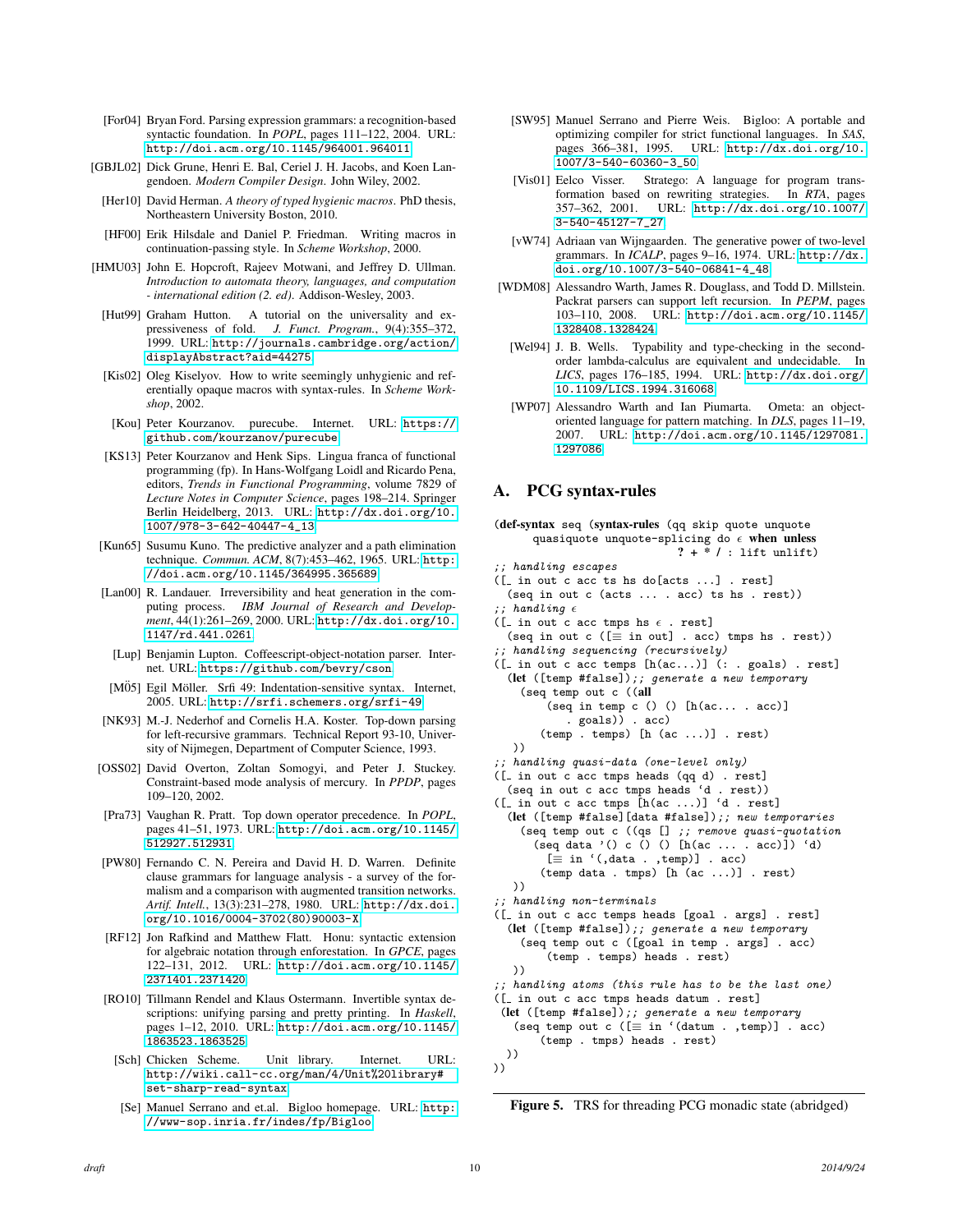```
;; A snippet from the process-args macro implementation
;; base-case (generate code for args, terms and project)
([process-args k acc [] goals rest (e es ...)
                                    aa res ps (locals ...)]
 (let-syntax-rule ([K . vars] ;; collect the free vars
 (let-syntax-rule ([K wv wp wt ws] ;; use extracted vars
 (let-syntax ([K (syntax-rules () ;; use extracted pvars
    ;; ... other special cases elided ...
   ([ pvars (ee . bis) pats (terms []) hots]
    (make-scopes fresh bis all ;; schedule clause terms
        (let-syntax ([ee '()]);; last ee=e must be empty<br>(all . pats)) ;; when resolving argument.
        (all . pats)) \qquad;; when resolving arguments,<br>terms \qquad \qquad \therefore clause body in the middle
                              : c \in \mathcal{L} clause body in the middle,
        (make-scopes project ;; projected terms delayed
           pvars all . hots) ;; to the end of the clause
   ))
   ;; ... handlers for clauses with actions elided ...
   )])
    (extract* vars (wp wt) ;; extract all bindings
        (K () wv wp wt ws)) ;; in projected terms
    ))
    (extract* (e es ... locals ... . vars) ;; extract all
        (res goals) (K () res goals ps)) ;; fresh bindings
    ))
    (scheme-bindings (w [] (K) (locals ...) aa))
 ))
 ;; recursive case: collect unifiers and attributes (e's)
([process-args k acc [v . vs] goals rest (ee . es)
                                   aa (res ...) ps locals]
 (let ([e #false]) ;; generate a new temporary
    (process-args k acc vs goals rest (e ee . es)
        (v . aa)
        (res \dots \equiv ee '(, v . , e)])ps
        locals)
))
```


```
;; A snippet from the predicate (pred) macro
;; ... top-level predicate generation elided ...
([ (begin ks ..) params ([ . args] \Leftrightarrow . body) . rest]
  (let-syntax ([head #false]) ;; generate a new head
  (let-syntax-rule ([K heads condo locals]
   (pred (begin ks .. ;; collect all clause heads and
   (define head (\lambda) (Lin Lout . vars) ;; deliver to the
       (process-args condo (ks ...) args ;; top-level([seq Lin Lout condo () () [heads (ks ..)]
           . body] [])
         vars
        locals)
      ))
   ) params . rest))
     (select (K) (0 0 1 1 1) . params)
 )))
;; ... elided combing params to order specifiers
;; ... such as condo:, locals: and extend: ...
```


#### (def-syntax w (syntax-rules (qq quote unquote quasiquote unquote-splicing  $\lambda$ )  $([-q (k ...) b [] . a] (k ... a))$  $(\begin{bmatrix} 0 & \alpha & \beta & \alpha \\ \alpha & \alpha & \beta & \beta \end{bmatrix} \begin{bmatrix} 0 & \alpha & \alpha \\ \alpha & \alpha & \beta \end{bmatrix} \begin{bmatrix} 0 & \alpha & \alpha \\ \alpha & \alpha & \beta \end{bmatrix} \begin{bmatrix} 0 & \alpha & \alpha \\ \alpha & \alpha & \beta \end{bmatrix} \begin{bmatrix} 0 & \alpha & \alpha \\ \alpha & \alpha & \alpha \end{bmatrix}$  $([- [qq q q] k b , t a] (w q k b t a))$  $\begin{array}{lll} ({\tt [\tt [\tt [\tt ]\tt ]} & k\;b\;,t\;.\;a) \text{ (bad–unquote k b },t)) \\ ({\tt [\tt [\tt [\tt ]\tt ]} & k\;b\;{}^\prime t\;.\;a) \text{ (}w\;q\;k\;b\;[\tt ]\;.\;a)) \end{array}$  $k b 't . a] (w q k b [] . a)$  $([-[] k b [\lambda (var ...). body]. a]$ (w [] k (var ... . b) body . a)) ;; ... other binders such as let, do and project elided  $([q \ k b [t . ts] . a] (w q (w q k b t) b ts . a))$  $([-[] k b t a ...]$ (symbol?? t (member?? t (a ... . b) (w [] k b [] a ...) (w [] k b [] a ... t)) (w [] k b [] a ...) ))  $([- [qq q q] k b t a] (w q k b [] . a))$ ))

Figure 8. Extracting free variables from Scheme terms

```
...
([ in out condo acc temps
                     [(r . heads) (ac ...)] (goals ... *)]
 (let-syntax ([K (syntax-rules .. ()
  ([ in out vars ..]
   (let loop ([lin in][lout out] [vars '()] ..)
     (let-syntax ([K (syntax-rules ... ()
       ([- res ...](let ([res #false] ...)
          (make-scopes (res ...) begin
            (letrec-syntax ([K (syntax-rules .... ()
             ([-gls (v v1 v2 v3) ...](condo ([≡ lin lout]
                     \lceil \equiv v1 \, v \rceil \ldots \rceil([let ([temp #false][v3 #false] ....)
                 (fresh (temp v3 ....)
                    (let-syntax ([v v3] ....)
                      (seq lin temp condo () ()
                       [(r . heads) (ac ... . acc)] . gls
                     ))
                    (append<sup>0</sup> v1 '(0, v3) v2) ...
                    (loop temp lout v2 ....))]))))]
            [K1 (syntax-rules ()
            ([ var gls . args]
              (zip4 (K gls) var . args)
            ))]
            [K0 (syntax-rules ()
            ([- . vs](extract* vs (goals ...)
                (K1 [] (goals ...) (vars ..) (res ...) vs)
           )))])
          (scheme-bindings (w [] (K0) heads (goals ...)))
          )))))])
        (scheme-bindings (w [] (K) heads (goals ...)))
        ))))])
       (seq in out condo acc temps [(r . heads) (ac ...)]
         do[(scheme-bindings (w [] (K in out) heads
              (goals ...)))])
       ))
...
```
Figure 9. Implementing the Kleene-\* combinator